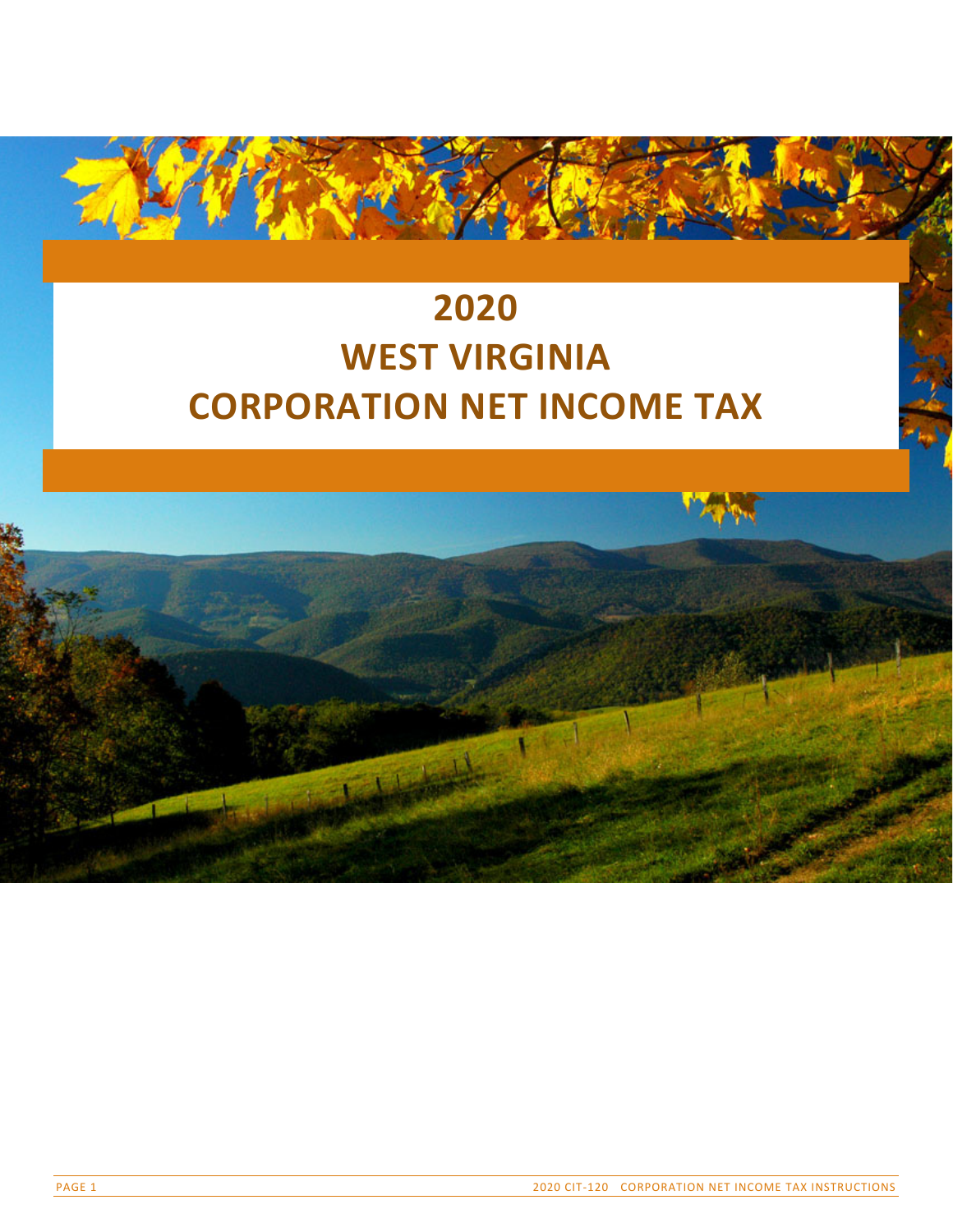# **CONTENTS**

| Schedule B-1 Allowance for Governmental Obligations/Obligations Secured by Residential Property (§ 11-24-6 (f)))14 |  |
|--------------------------------------------------------------------------------------------------------------------|--|
|                                                                                                                    |  |
|                                                                                                                    |  |
|                                                                                                                    |  |
|                                                                                                                    |  |
|                                                                                                                    |  |
|                                                                                                                    |  |
|                                                                                                                    |  |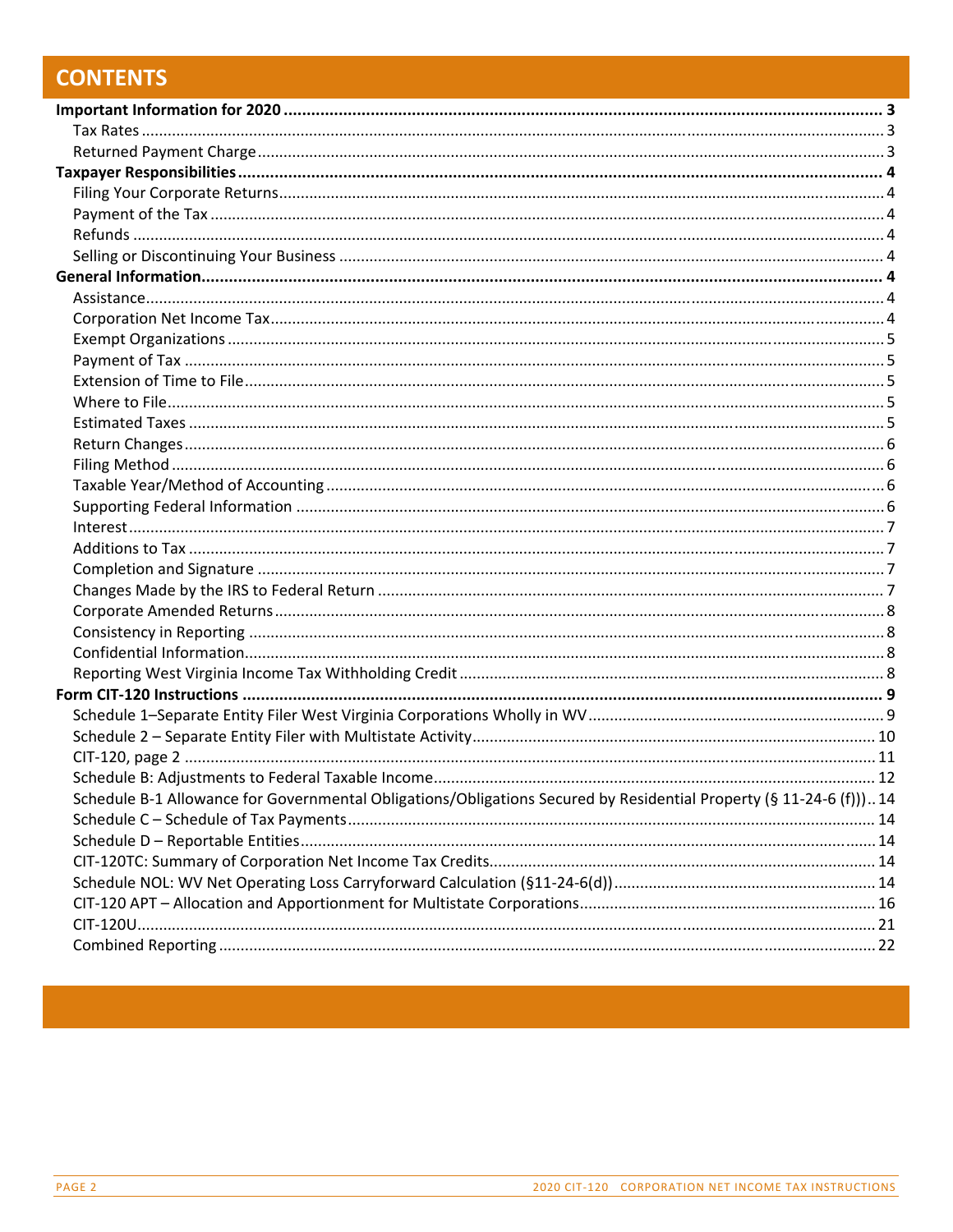## **IMPORTANT INFORMATION FOR 2020**

For periods beginning on or after January 1, 2020, annual returns will have a due date of April 15, 2021 and an extended due date of October 15, 2021. Fiscal and 52/53‐week returns will be due on the 15th day of the fourth month following the end of the period with an extension period of six months.

#### **TAX RATES**

- For tax years beginning on or after January 1, 2019, the Corporate Net Income Tax Rate is 6.5% (§11-24-4).
- Effective January 1, 2019, taxpayers who had annual remittance of any single tax equal to or greater than \$50,000 during fiscal year 2019 are required to electronically file returns and make payments using Electronic Funds Transfer (EFT) for periods beginning on or after January 1, 2020.
- Failure to comply with the requirement to remit payments by EFT without first obtaining a waiver may result in a civil penalty of three (3) percent of each payment which was to be paid by EFT. Visit our website www.tax.wv.gov for additional information.

#### **RETURNED PAYMENT CHARGE**

The Tax Department will recover a \$15.00 fee associated with any returned bank transactions. These bank transactions **include but are not limited to the following:**

- Direct Debit (payment) transactions returned for insufficient funds.
- Stopped payments.
- Bank refusal to authorize payment for any reason.
- Direct Deposit of refunds to closed accounts.
- Direct Deposit of refunds to accounts containing inaccurate or illegible account information.

Checks returned for insufficient funds will incur a \$28.00 fee.

#### The fee charged for returned or rejected payments will be to recover only the amount charged to the State Tax **Department by the financial institutions.**

**Important**: There are steps that can be taken to minimize the likelihood of a rejected financial transaction occurring:

- Be sure that you are using the most current bank routing and account information.
- If you have your tax return professionally prepared, the financial information used from a prior year return often pre‐populates the current return as a step saver. It is important that you verify this information with your tax preparer by reviewing the bank routing and account information from a current check. This will ensure the information is accurate and current if a bank account previously used was closed or changed either by you or the financial institution.
- If you prepare your tax return at home using tax preparation software, the financial information used from a prior year return often pre‐populates the current return as a step saver. It is important that you verify this information by reviewing the bank routing and account information from a current check. This will ensure the information is accurate and current if a bank account previously used was closed or changed either by you or the financial institution.
- If you prepare your tax return by hand using a paper return, be sure that all numbers requesting a direct deposit of refund entered are clear and legible.
- If making a payment using MyTaxes, be sure that the bank routing and account number being used is current.
- If scheduling a delayed debit payment for an electronic return filed prior to the due date, make sure that the bank routing and account number being used will be active on the scheduled date.
- Be sure that funds are available in your bank account to cover the payment when checks or delayed debit payments are presented.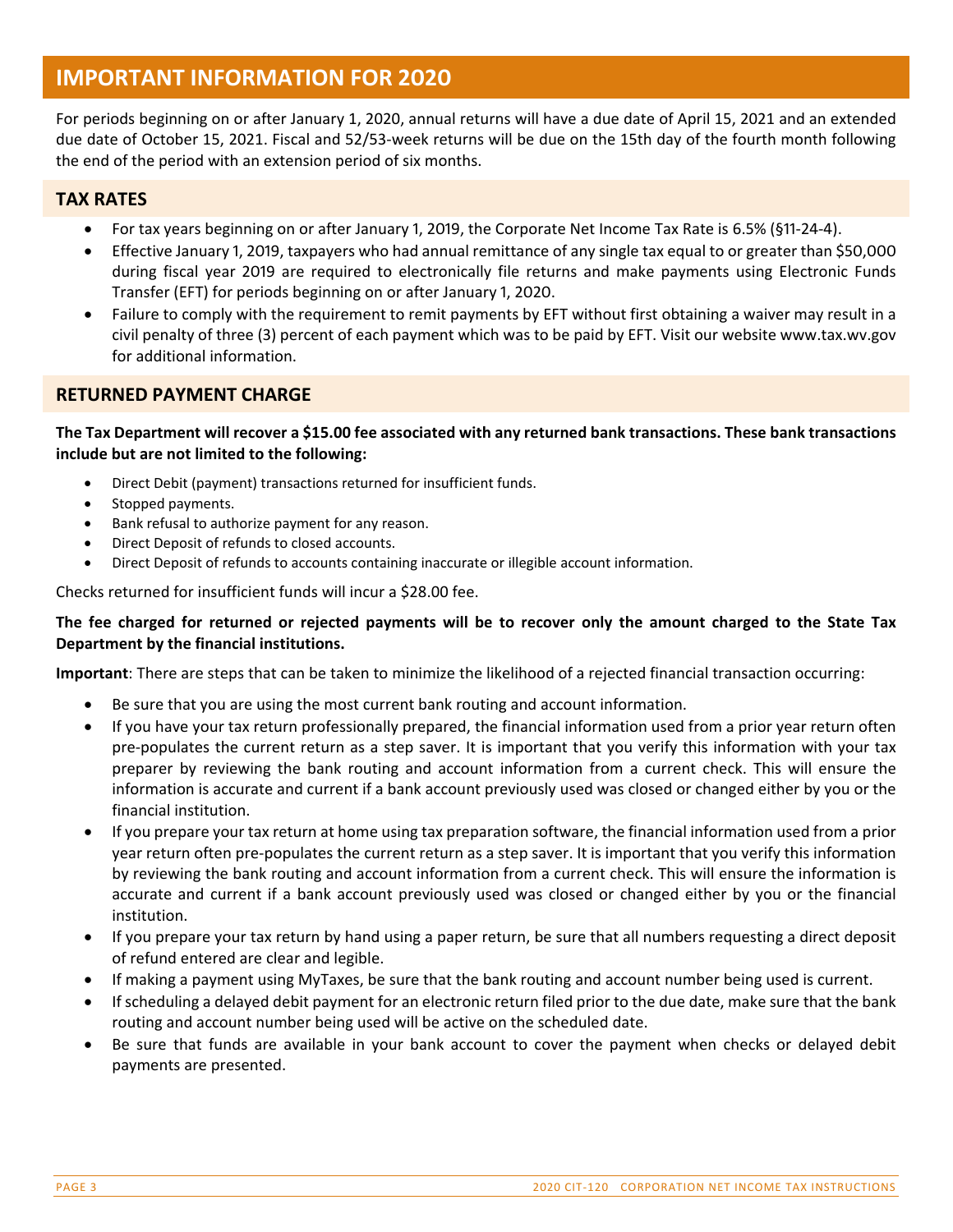#### **FILING YOUR CORPORATE RETURNS**

Returns should be filed by the due date. You may obtain forms by calling 1‐800‐982‐8297. Forms may also be obtained from any of our regional field offices or from the State Tax Department website at tax.wv.gov.

Failure to file returns will result in your account being referred to our Compliance Division for corrective action. Please file all required tax returns even if you owe no tax for the reporting period. All applicable pages of the return must be filed.

#### **PAYMENT OF THE TAX**

The full amount of tax owed is due and payable on the original due date of the tax return. Failure to pay the full amount of tax by the due date will result in interest and penalties being added to any unpaid amount of tax. If you are unable to pay the full amount of tax on the due date, you should file your tax return along with a written explanation of why you are unable to pay and when you will pay the tax due.

#### **REFUNDS**

You are entitled to a refund of any amount that you overpaid. All or part of any overpayment may be applied as a credit against your liability for such tax for other periods. A claim for refund (usually a tax return showing an overpayment) must be filed within three years of the due date of the return or two years from the date the tax was paid, whichever expires later. The overpayment will be used by the Tax Department against other tax liabilities due.

If the Tax Department does not respond to your request within six months of the due date or the extended due date on overpayment of Corporation Net Income Tax, you may submit in writing a request for an administrative hearing to present your reasons why you feel you are entitled to the refund. Interest is allowed and paid on any refund upon which the Department has failed to timely act and which is final and conclusive.

If the Tax Department denies or reduces a request for a refund, a written request for an administrative hearing may be submitted. Failure to respond to a denial or reduction within sixty days will result in the denial/reduction becoming final and conclusive and not subject to further administrative or judicial review.

#### **SELLING OR DISCONTINUING YOUR BUSINESS**

If you sell or discontinue your business, notify the Tax Department in writing as soon as possible after your business is sold or discontinued. All final tax returns should be filed.

## **GENERAL INFORMATION**

The information in this booklet is for calendar year 2020 returns and for fiscal year returns beginning in 2020 and ending in 2021. The information in this book is intended to help you complete your returns and is not a substitute for tax laws and regulations.

#### **ASSISTANCE**

Address questions to the West Virginia State Tax Department, Taxpayer Services Division, PO Box 3784, Charleston, WV 25337‐3784 or by telephone at (304) 558‐3333, toll free at 1‐800‐982‐8297.

#### **CORPORATION NET INCOME TAX**

The Corporation Net Income Tax is a tax on the West Virginia taxable income of every domestic or foreign corporation which enjoys the benefits and protections of the government and laws in the State of West Virginia or derives income from property, activity or other sources in West Virginia. The term "corporation" includes a joint stock company and any association or other organization which is taxable as a corporation under federal income tax laws.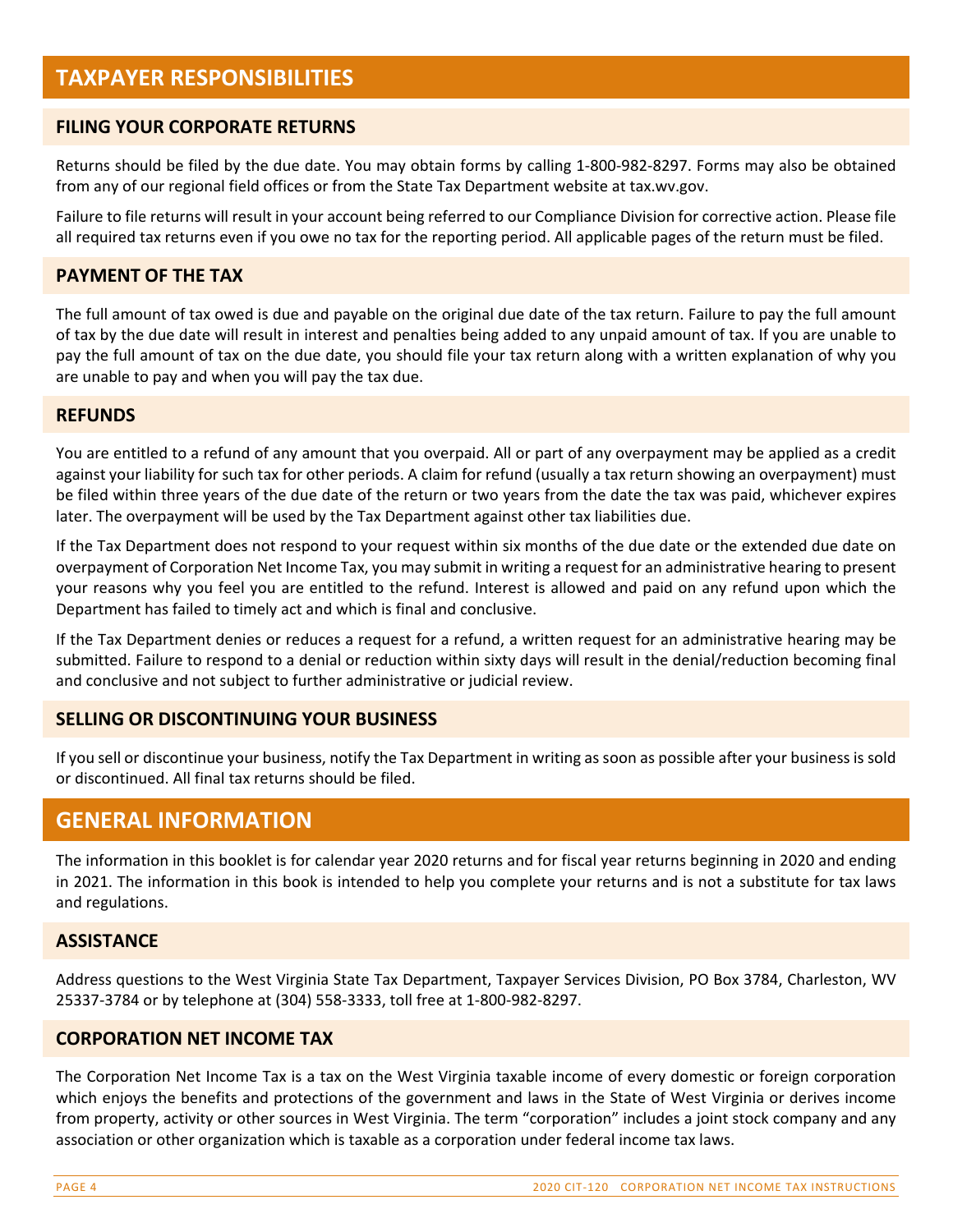The West Virginia Corporation Net Income Tax is a federal conformity tax in that the starting point in computing West Virginia taxable income is the federal taxable income of the corporation. Certain increasing and decreasing adjustments, as required by state law, must be made to federal taxable income to arrive at West Virginia taxable income. Corporations are required to allocate certain types of nonbusiness income to West Virginia and apportion their remaining income. The Corporation Net Income Tax rate is six and one‐half percent (.065).

#### **EXEMPT ORGANIZATIONS**

Any corporation exempt from federal income tax is also exempt from West Virginia Corporation Net Income Tax. In addition, certain insurance companies, certain production credit associations, trusts established under 29 U.S.C. 186, and other organizations specifically exempt under the laws of West Virginia are also exempt.

If you are a tax‐exempt organization with unrelated business income that is subject to federal tax, you must pay the West Virginia Corporation Net Income.

#### **PAYMENT OF TAX**

**DUE DATE:** A corporation's annual West Virginia Corporation Net Income Tax Return is due on or before the 15th day of the fourth month after the close of the taxable year. The filing of returns is required whether any tax is due. A tax‐exempt organization's annual West Virginia Corporation Net Income Tax Return is due on or before the 15th day of the fifth month after the close of the taxable year. Make your remittance payable to the West Virginia State Tax Department.

**PAYMENT OPTIONS:** Effective January 1, 2020, taxpayers who had annual remittance of any single tax equal or greater than \$50,000 during fiscal year 2019 are required to electronically file returns and make payments using Electronic Funds Transfer (EFT) for periods beginning on or after January 1, 2020. Returns filed with a balance due may use any of the following payment options: Check or Money Order made payable to the West Virginia State Tax Department, Electronic Funds Transfer or Payment by Credit Card. Visit tax.wv.gov for additional payment information.

#### **EXTENSION OF TIME TO FILE**

An extension of time to file a federal return is automatically accepted by West Virginia as an extension of time to file the West Virginia return. A copy of the federal extension form must be attached to the West Virginia return when filed and the extended due date must be entered on top of the return. Returns filed after the due date, without supporting documents and extended due date entered on the top of the return, will be processed as late filed and interest and penalties will be assessed.

A state extension of time to file may be obtained, even if a federal extension has not been requested, provided a written request is made to the West Virginia State Tax Department prior to the due date of the West Virginia return. An extension of time to file does not extend the time for payment of any tax due. If you have an extension of time to file, payment of any tax due may be made by filing a West Virginia extension form (see instructionsfor Form CIT‐120EXT). To avoid interest and penalties, payment must be received on or before the due date of the return.

#### **WHERE TO FILE**

West Virginia State Tax Department Tax Account Administration Division Corporate Tax Unit PO Box 1202 Charleston, WV 25324-1202

#### **ESTIMATED TAXES**

Estimated Corporation Net Income Tax payments are required for any corporation which can reasonably expect its West Virginia taxable income to be more than \$10,000 (which equals a tax liability after tax credits of more than \$650) and are due in four equal installments on the 15th day of the fourth, sixth, ninth, and twelfth months of the tax year. Due to the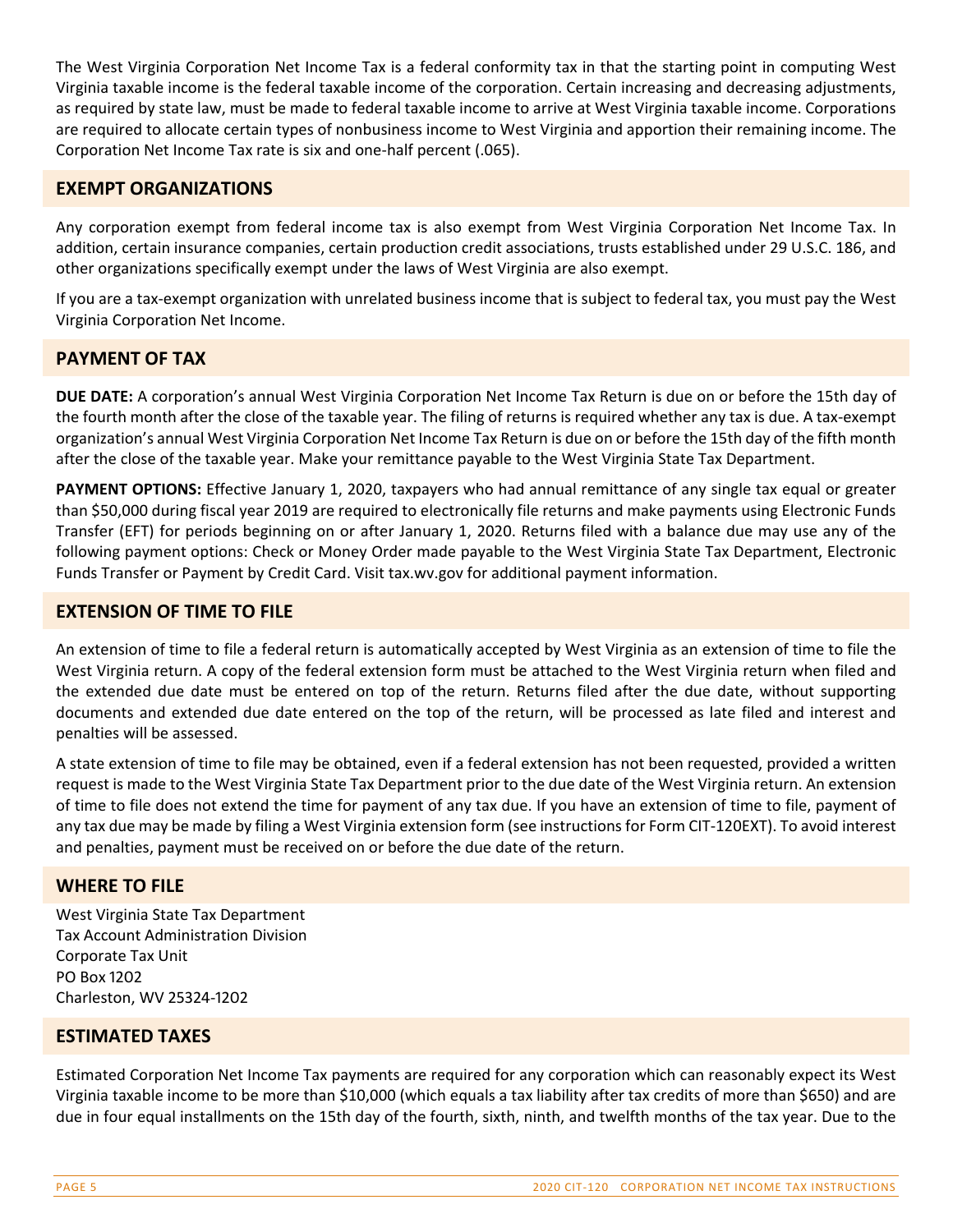Coronavirus (COVID-19) pandemic, any estimated payments originally due from April 15<sup>th</sup> through July 15<sup>th</sup> were due on July 15th 2020.

#### **RETURN CHANGES**

The following Schedules are new or have been updated in the 2020 tax period:

- All forms have been redesignated, changing "CNF" to "CIT"
- Revised UB‐CR

#### **FILING METHOD**

The following filing methods may be used for filing your Corporation Net Income Tax (WV Code §11-24-13a).

SEPARATE ENTITY BASED: Use this method if you are filing a separate return and you are not engaged in a unitary business with one or more other corporations.

Forms and schedules you may/will need to complete for a separate entity-based corporation return:

| CIT-120 pages 1 & 2      | CIT-120 Schedule C           |
|--------------------------|------------------------------|
| CIT-120 Schedule 1       | CIT-120 Schedule D           |
| CIT-120 Schedule 2       | CIT-120 Schedule NOL         |
| CIT-120 Schedule TC      | CIT-120 APT Schedules A1, A2 |
| CIT-120 Schedule U       | CIT-120 APT Schedule B       |
| CIT-120 Schedules B, B-1 |                              |

What are the filing requirements? Corporations that are members of the same unitary business group must file a combined report including all required information of every business engaging in the unitary business with the corporation. This report must be filed with each members' separate return unless the group elects to designate a corporation as surety and file a combined return.

SEPARATE COMBINED: Use this method if you are filing a combined report but a separate return. Forms and schedules you may/will need to complete a separate combined return are the same as required for Separate Entity Filers except that the Schedule UB‐CR is required. Visit tax.wv.gov to obtain this worksheet.

#### **ALL COMBINED FILERS: Must complete UB‐CR and attach to return.**

GROUP COMBINED: Corporations use this method if they are members of the same unitary business group and elect to designate a surety. Taxpayer must designate surety FEIN in space provided.

Forms and schedules you may/will need to complete a group combined return:

| CIT-120 pages 1 & 2 | CIT-120 Schedule U     |
|---------------------|------------------------|
| CIT-120 Schedule C  | CIT-120 Schedule NOL   |
| CIT-120 Schedule D  | CIT-120 Schedule UB    |
| CIT-120 Schedule TC | CIT-120 Schedule UB-CR |

#### **TAXABLE YEAR/METHOD OF ACCOUNTING**

You must use the same taxable year and method of accounting as you use for federal tax purposes.

#### **SUPPORTING FEDERAL INFORMATION**

You must attach to your West Virginia return a copy of pages 1 through 5, along with any applicable supporting documents/schedules, of yoursigned federal income tax return asfiled with the Internal Revenue Service. If you attach a pro forma federal income tax return, the following consolidated return data is also required: a copy of pages 1 through 5 of the consolidated federal return plussupporting schedules showing the consolidation income statement, balance sheet, eliminations and adjustments; a copy of federal Form 851; and a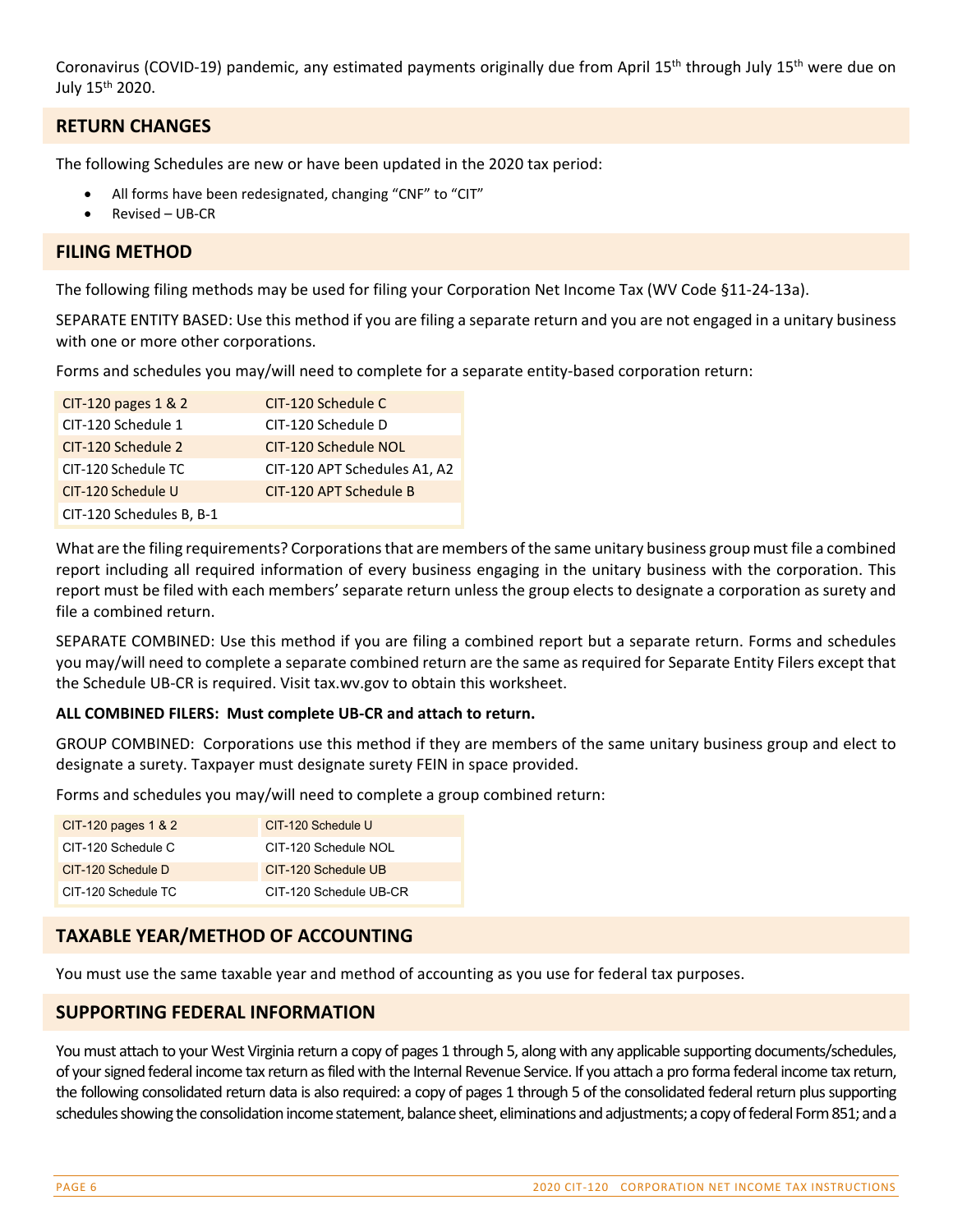signed statement explaining the differences, if any, between the income statement and balance sheet reported for federal consolidated filing and that reported for West Virginia purposes. Include Schedule M-3 when applicable.

Corporations shall attach the federal documents to the West Virginia Corporation Net Income Tax Return.

#### **INTEREST**

You must pay the entire tax due on or before the due date of the tax return (determined without regard for an extension of time to file). If you do not pay the entire tax due on or before the due date, you must pay interest on the amount of the underpayment from the due date to the date paid. Interest is always due, without exception, on any underpayment of tax.

Interest is imposed by an adjusted rate established by the Tax Commissioner. The interest rate will be determined and in effect for periods of six months. Interest rates in effect for various periods are:

| 1/1/92 to 6/30/92  | 9% | 1/1/02 to 6/30/02  | 8%    |
|--------------------|----|--------------------|-------|
| 7/1/92 to 12/31/95 | 8% | 7/1/02 to 12/31/16 | 9.5%  |
| 1/1/96 to 12/31/96 | 9% | 1/1/17 to 12/31/17 | 8%    |
| 1/1/97 to 12/31/97 | 8% | 1/1/18 to 12/31/18 | 8.75% |
| 1/1/98 to 12/31/98 | 9% | 1/1/19 to 12/31/19 | 9.75% |
| 1/1/99 to 6/30/00  | 8% | 1/1/20 to 12/31/20 | 9.25% |
| 7/1/00 to 12/31/01 | 9% |                    |       |

Contact the West Virginia State Tax Department, Taxpayer Services Division at 1‐800‐982‐8297, for the interest rate in effect for other periods. Also, Administrative Notices may be found online at tax.wv.gov notifying of adjusted interest rates.

#### **ADDITIONS TO TAX**

**LATE FILING.** Additions to tax are imposed for failure to file a return on or before the due date (determined with regard to an extension of time to file). On any amount of tax shown to be due on the return, the additions to tax for late filing is five percent (.05) per month or any part of a month not to exceed twenty‐five percent (.25).

**LATE PAYMENT.** Additions to tax are imposed for failure to pay all tax shown to be due on a return on or before the due date (determined without regard to an extension of time to file). The additions to tax for late payment is imposed at the rate of one half of one percent (.005) per month or part of a month not to exceed twenty-five percent (.25).

When both the five percent (.05) additions to tax for late filing and the one half of one percent (.005) additions to tax for late payment are imposed, the maximum monthly percent is five percent (.05) not to exceed fifty percent (.50) of the tax due.

**FAILURE TO PAY ESTIMATED TAX.** Corporations that are required to make estimated payments of their tax liability are subject to additions to tax for failing to pay at least ninety percent (.90) of their annual tax liability. The additions are imposed at the same rate as interest is imposed. See Form CIT‐120U for more information on the additions to tax for underpayment of estimated tax.

#### **COMPLETION AND SIGNATURE**

All applicable sections of the return must be completed and all required supporting documents must be attached. An incomplete return will not be accepted as timely filed. The return must be signed by an authorized officer. If the return is prepared by someone other than the taxpayer, the preparer must also sign the return and enter his or her complete address.

#### **CHANGES MADE BY THE IRS TO FEDERAL RETURN**

Any corporation whose reported income or deductions are changed or corrected by the Internal Revenue Service or through renegotiation of a contract with the United States is required to report the change or correction to the West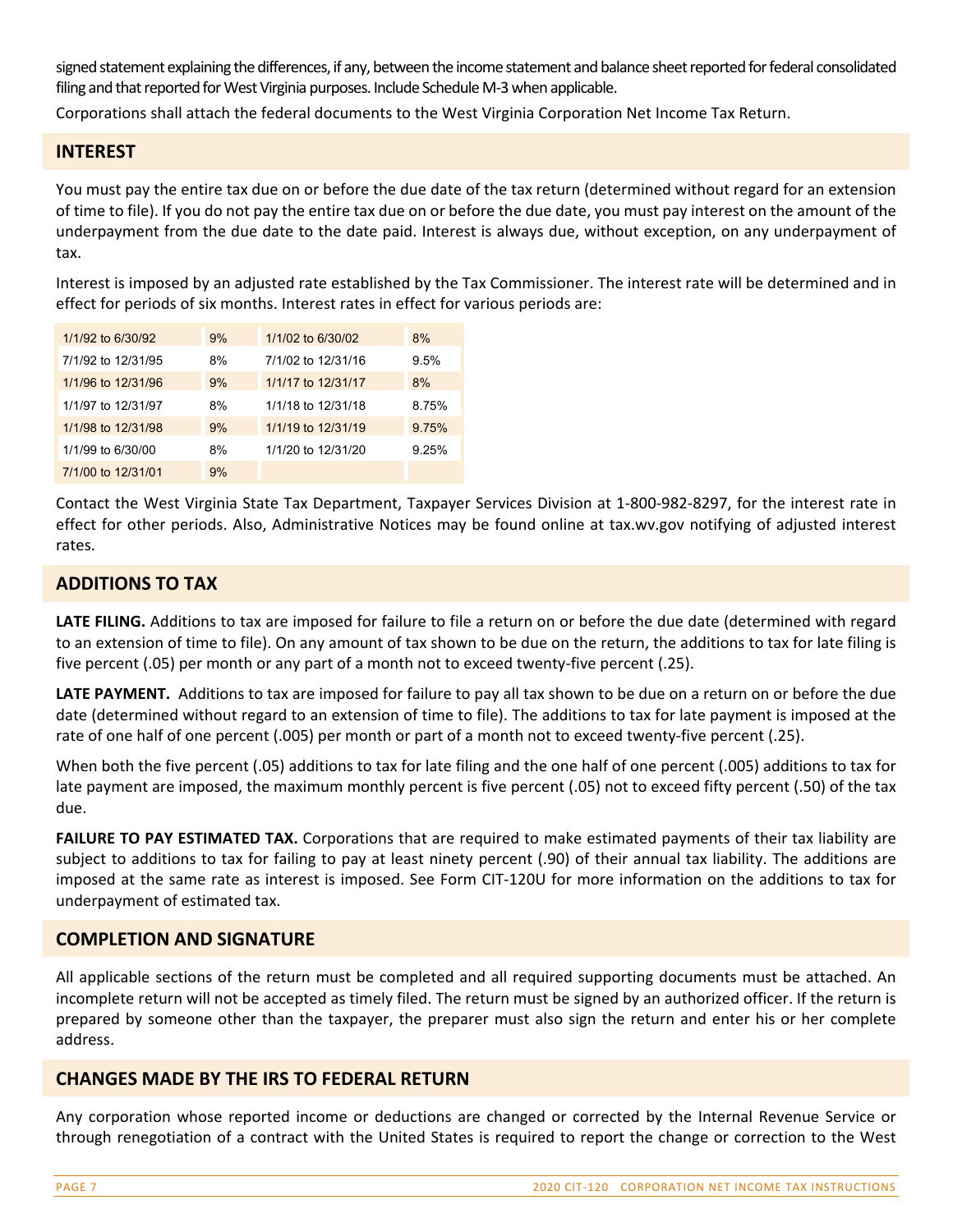Virginia State Tax Department. This report must be made within ninety days of the final determination by filing an amended/RAR, return and attaching a copy of the revenue agent's report detailing such adjustments.

#### **CORPORATE AMENDED RETURNS**

A corporation that filed an amended return with the Internal Revenue Service must file an amended return with the West Virginia State Tax Department within ninety days of filing the amended federal return.

- File Form CIT-120, pages 1 and 2, completing all appropriate lines and checking the Amended box under "Return Type" on page 1. Because WV uses barcodes on tax forms it is important to use the appropriate forms for the tax year being amended. **Example**: If you are amending a tax return for the period ending 12‐31‐2018; use the 2018 CNF‐120 forms. **Note:** Tax forms for different years may use different line numbers; read the line instructions carefully.
- If you received a refund, or had an amount credited on the original return, enter that amount on Line 14 of Form CIT‐120, page 2. For 2020, prior years should file CNF‐120, and enter any refund or amount credited on line 14, page 2.
- Attach all schedules that have amended figures in order to verify the changes made to the return. **Example:** There was a change made to your Adjustments to Federal Taxable Income; be sure to attach Schedule B with the amended figures.

Amended Returns filed for the purpose of obtaining a refund of an overpayment must be filed within three years of the due date of the return (with regard to an extension of time to file), or two years from the date the tax was paid, whichever expires later. If your Amended Return has a balance due, send the payment along with the tax return.

#### **CONSISTENCY IN REPORTING**

In completing your West Virginia Corporation Net Income Tax Return, if you depart from or modify past procedures for classifying business income and nonbusiness income, for valuing property or including or excluding property in the property factor, for treating compensation paid in the payroll factor, for including or excluding gross receipts in the sales factor, you must disclose by separate attached schedule detailing the nature and extent of the variances or modifications.

If you make sales of tangible personal property which are shipped into a state in which you are not taxable, you must identify the state to which the property is shipped and report the total amount of sales assigned to such state.

#### **CONFIDENTIAL INFORMATION**

Tax information which is disclosed to the West Virginia State Tax Department, whether through returns or through department investigation, is held in strict confidence by law. The State Tax Department, the United States Internal Revenue Service and other states have agreements under which tax information is exchanged. This is to verify the accuracy and consistency of information reported on federal, other state, and West Virginia tax returns.

#### **REPORTING WEST VIRGINIA INCOME TAX WITHHOLDING CREDIT**

A West Virginia Income Tax Withholding Credit is created when a payment is made by another entity for the benefit of the Corporation filing this return.

**Electronic Filed Returns** – It will be necessary to submit a Form NRW‐2, WVK‐1C, WVK‐1, or 1099 as part of your electronic return as part of the electronic file and not as a PDF if you are claiming a withholding credit. These documents will be used to verify the withholding credits claimed on your return. If withholding is from nonresident sale of real estate ‐ the Federal Schedule D must be attached as a PDF attachment.

**Paper Filed Returns** – Enter the total amount of West Virginia tax withheld on your behalf by another entity on your return. A completed NRW‐2, WVK‐1C or 1099 must be enclosed with your paper return. Failure to submit these documents will result in the disallowance of the withholding credit claimed. Note: Local or municipal fees cannot be claimed as West Virginia income tax withheld. If the withholding source is for a nonresident sale of real estate transaction, a form WV/NRSR must be completed and on file with the State Tax Department prior to submitting a tax return. Additionally, a Federal Schedule D must be submitted. If withholdings are related to form WV/NRSR, please indicate in the box provided on line 12.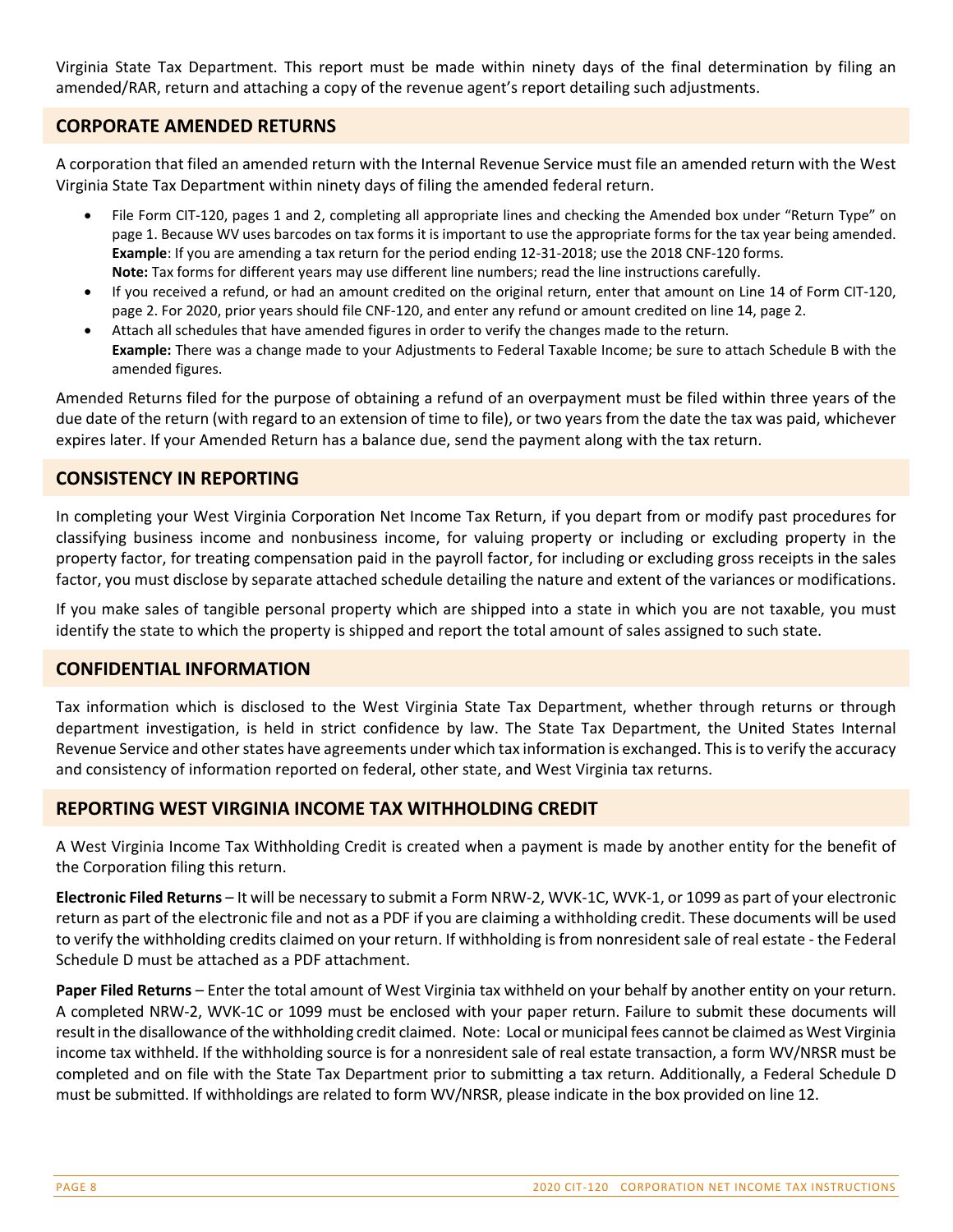## **FORM CIT-120 INSTRUCTIONS**

Enter beginning and ending tax year dates covered by this return. Clearly print or type your name and address. If filing under extension, enter the extended due date. In the "Check Applicable Boxes" section, mark all that apply to the corporate return being filed.

#### \*\*\*\*\*\*\*\*\*

Attachments and statements required: Attach all additional information and statements required as part of your Form CIT‐120 as they apply to your filing method.

Attach a copy of pages 1 through 5 of your signed federal return (Form 1120), and Schedule M‐3 if applicable. If filing separate West Virginia and consolidated federal, attach your pro forma federal, consolidated federal Form 851 (Affiliation Schedule), plus spreadsheets of the income and expenses, and balance sheet entries for EVERY corporation included in the consolidated federal return.

Attach a schedule of other states in which you have property or paid salaries during the taxable year. Indicate those states in which you are filing corporate tax returns based on, or measured by, net income for this taxable year.

Attach a schedule of other states in which you have sales of tangible personal property during the taxable year and in which you are not taxed (e.g. P.L.86-272). Indicate by state the amount of sales not subject to tax.

If filing as a Separate Filer, complete Schedule 1 if you are a wholly WV corporation or Schedule 2 if you have multistate activity.

#### **SCHEDULE ϣ–SEPARATE ENTITY FILER WEST VIRGINIA CORPORATIONS WHOLLY IN WV**

- Line 1 Enter total taxable income from your federal income tax return Form 1120 or your pro forma return. A "pro forma" return is the return that you would have filed if you had filed your federal return on a separate return basis.
- Line 2 Enter total increasing adjustments from Form CIT-120, Schedule B, line 12.
- Line 3 Enter total decreasing adjustments from Form CIT-120, Schedule B, line 25.
- Line 4 West Virginia adjusted taxable income. Add line 1 plus line 2 minus line 3.
- Line 5 Enter the total from column 6 of Schedule NOL.
- Line 6 Subtract line 5 from line 4.
- Line 7 REIT Inclusion and other Taxable income.
- Line 8 Add lines 6 and 7.
- Line 9 2020 WV Corporate Tax Rate .065.
- Line 10 Multiply line 8 by the Corporate Net Income Tax Rate in line 9.
- Line 11 Enter the result from column 2, line 17 of completed Form CIT-120TC. The total amount of credits cannot exceed the net income tax on line 10.
- Line 12 Subtract line 11 from line 10. This is your Adjusted Corporate Net Income Tax. Enter this amount on CIT-120, page 2, line 9.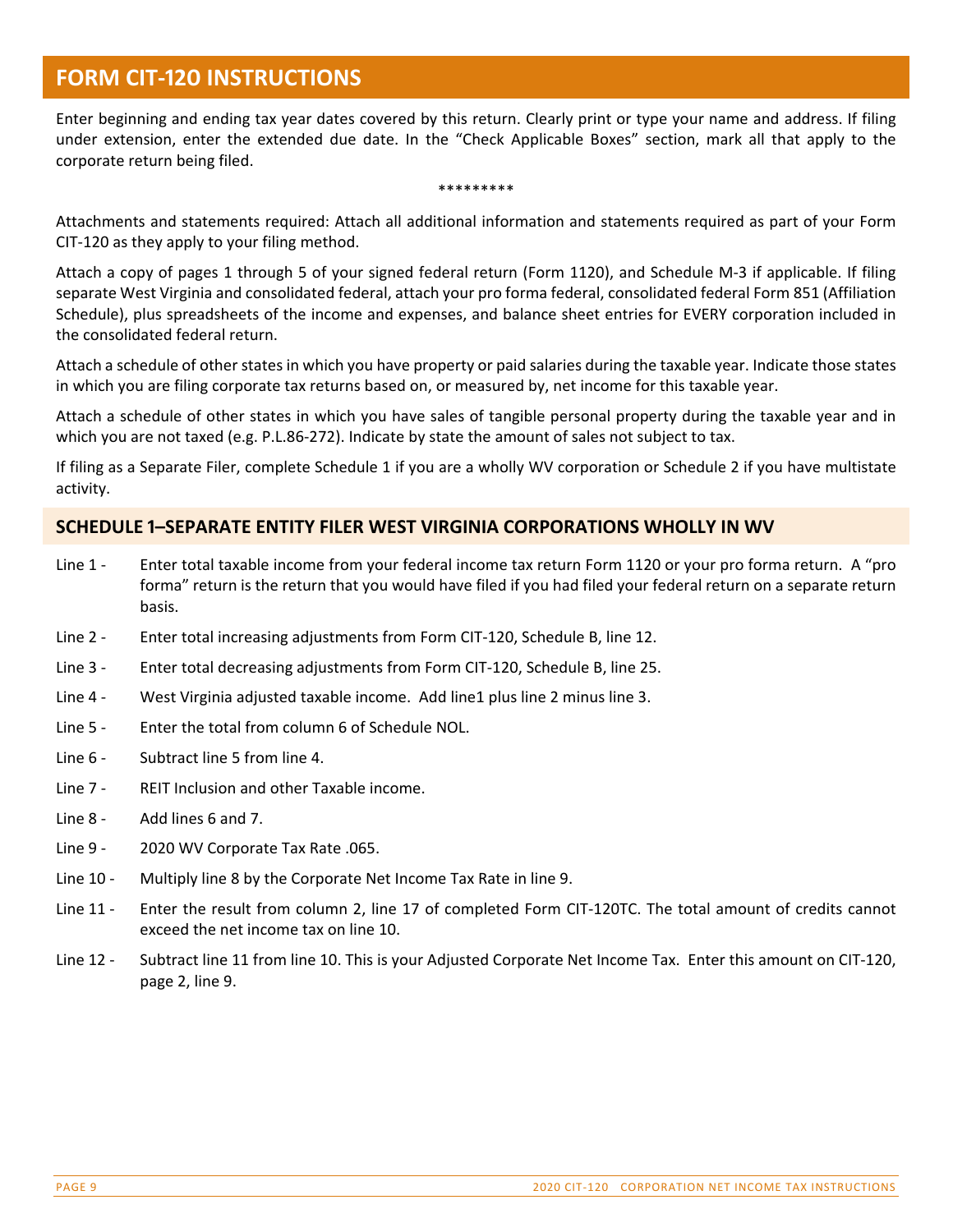#### **SCHEDULE Ϥ – SEPARATE ENTITY FILER WITH MULTISTATE ACTIVITY**

- Line 1 Enter total taxable income from your federal income tax return Form 1120 or your pro forma return. A "pro forma" return is the return that you would have filed if you had filed your federal return on a separate return basis.
- Line 2 Enter total increasing adjustments from Form CIT-120, Schedule B, line 12.
- Line 3 Enter total decreasing adjustments from Form CIT-120, Schedule B, line 25.
- Line 4 West Virginia adjusted taxable income. Add line 1 plus line 2 minus line 3.
- Line 5 Total nonbusiness income allocated everywhere (Form CIT-120APT, Schedule A-1, line 9, column 3).
- Line 6 Subtract line 5 from line 4. This is your total income subject to apportionment.
- Line 7 Complete Form CIT-120APT, Schedule B and enter the result of part 1, line 8; part 2 or part 3, column 3.

#### **\*\* IMPORTANT NOTE REGARDING LINE 7 \*\* FORM CIT‐120APT, SCHEDULE B MUST BE COMPLETED AND ATTACHED. FAILURE TO ATTACH COMPLETED FORM WILL RESULT IN 100% APPORTIONMENT TO WEST VIRGINIA.**

- Line 8 Line 6 multiplied by line 7
- Line 9 Enter the total allocation of nonbusiness income allocated to West Virginia from CIT-120APT, Schedule A2, line 13.
- Line 10 ‐ Add lines 8 and 9.
- Line 11 ‐ Enter the total from column 6 of Schedule NOL.
- Line 12 ‐ Subtract line 11 from line 10.
- Line 13 ‐ REIT Inclusion and other Taxable income.
- Line 14 ‐ Add lines 12 and 13.
- Line 15 ‐ 2020 WV Corporate Tax Rate .065.
- Line 16 ‐ Multiply line 14 by the Corporate Net Income Tax Rate in line 15.
- Line 17 ‐ Enter the result from column 2, line 17 of completed Form CIT‐120TC. The total amount of credits cannot exceed the net income tax on line 16.
- Line 18 ‐ Subtract line 17 from line 16. This is your Adjusted Corporate Net Income Tax. Enter this amount on CIT‐120, page 2, line 9.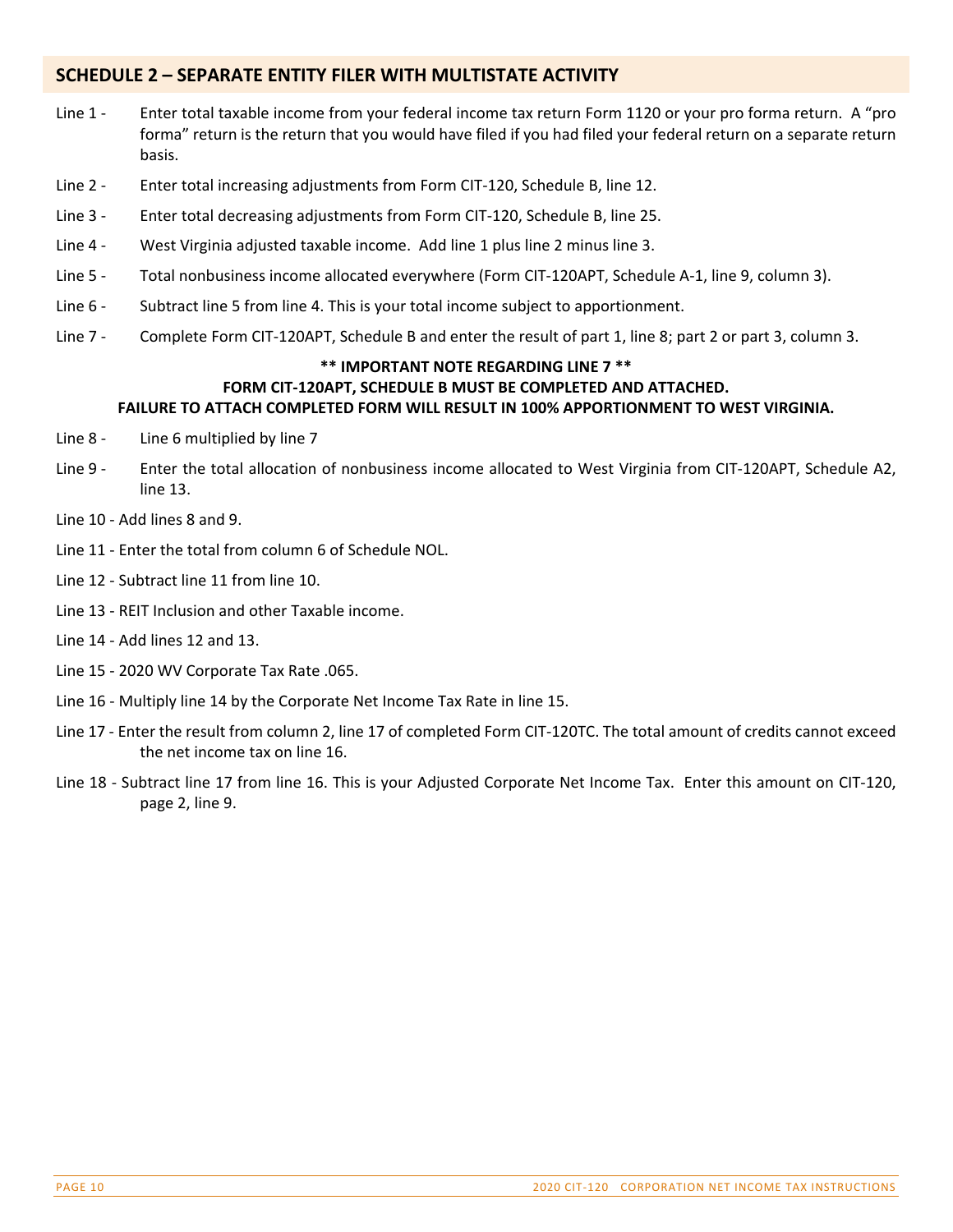#### $CIT-120$ , **PAGE 2**

- Line 9 Enter the adjusted Corporate Net Income Tax amount from either Schedule 1, line 12, Schedule 2, line 18 or Schedule UB‐CR, total of all groups.
- Line 10 Prior year carry forward credit from your previous Corporate Net Income Tax return.
- Line 11 Enter total estimated tax payments and any extension payment made with Form CIT-120EXT.
- Line 12 Enter the total amount of withholding credit from Form NRW-2, Form WVK-1C, and/or Form 1099. Check box if withholding is from NRSR (nonresident sale of real estate).
- Line 13 Add lines 10 through 12. This total MUST match the total payments on Schedule C.
- Line 14 If this an amended return, enter the amount of any overpayment previously refunded or credited.
- Line 15 Subtract line 14 from line 13. This is your company's total payments.
- Line 16 If line 15 is larger than line 9 enter your overpayment here.
- Line 17 Enter the amount of the overpayment in line 16 that you wish to have credited to 2021 taxes.
- Line 18 Enter the amount of the overpayment in line 16 that you wish to have refunded (subtract line 17 from line 16).
- Line 19 If line 15 is smaller than line 9, enter the tax due on this line.
- Line 20 Determine the amount of interest due. For information regarding interest, see the general information on page 7 of this instruction booklet.
- Line 21 Determine additions to tax due. For information regarding additions to tax, see the general information on page 7 of this instruction booklet.
- Line 22 Enter the amount of penalty for underpayment of estimated tax from Form CIT-120U, line 6.
- Line 23 Add lines 19 through 22. This is the balance due with this return. Make check payable to West Virginia State Tax Department or see www.tax.wv.gov for other payment options.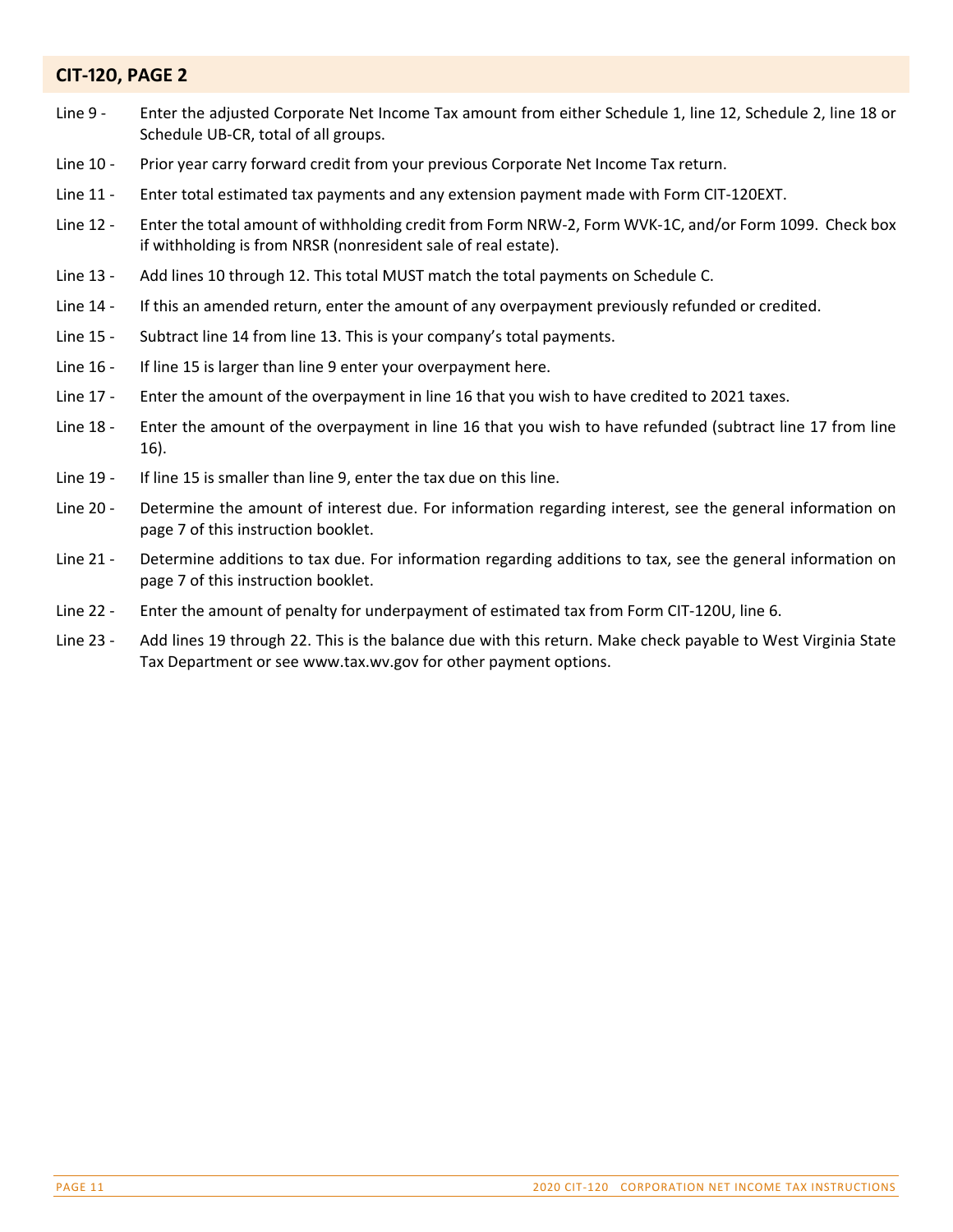#### **SCHEDULE B: ADJUSTMENTS TO FEDERAL TAXABLE INCOME**

#### **ADJUSTMENTS INCREASING FEDERAL TAXABLE INCOME**

- Line 1 Enter exempt interest or dividends from any state or local bonds or securities from your federal return Form 1120, Schedule K or on Schedule M‐1.
- Line 2 Enter the amount of US Government obligation interest or dividends not exempt from state tax, less any related expenses not deducted on the federal return. Attach supporting documentation.
- Line 3 Attach an itemized schedule of taxes based upon income from line 17 of your federal income tax return, Form 1120 or pro forma Form 1120.
- Line 4 Taxpayers can elect to expense the cost of certain air and water pollution control facilities located in West Virginia in the year in which the cost of acquisition, construction or development was paid or incurred. Eligible air and water pollution control facilities are those located in West Virginia that are "certified pollution control facilities" as defined by Section 169 of the Internal Revenue Code. If this election is made, the total amount of any federal deduction for depreciation or amortization of such facilities is disallowed. The election is made on the return for the year in which the cost is paid or incurred. Once made, the election or non‐election is irrevocable.

A taxpayer who reports all income to this state will make the adjustments for the cost of the facilities on CIT‐ 120 Schedule B, line 20. The depreciation or amortization on the facilities, including that attributable to cost expensed this year as well as prior years, deducted on the federal return, is entered on CIT‐120 Schedule B, line 4. A taxpayer who is subject to allocation and apportionment makes the adjustment for the cost of the facilities on Form CIT‐120APT Schedule A2, line 10, column 3. The depreciation or amortization on the facilities deducted on the federal return for this year as well as previous years, is entered on Form CIT‐120APT Schedule A2, lines 11 and 12 of column 3.

- Line 5 Corporations which are exempt from federal income tax are also exempt from West Virginia Corporation Net Income Tax. If such a corporation has unrelated business taxable income (as defined by Section 512 of the Internal Revenue Code), they must pay West Virginia Corporation Net Income Tax on the unrelated business taxable income. Enter the unrelated business taxable income as reported on Federal Form 990T.
- Line 6 Enter the amount of Net Operating Loss from Federal Form 1120, line 29a.
- Line 7 If you claim the West Virginia Neighborhood Investment Program Tax Credit, any deduction, decreasing adjustment, or decreasing modification taken on your federal return for any charitable contribution made to such Neighborhood Investment Program and for which the West Virginia credit is claimed, must be added back on this line.
- Line 8 Taxpayers with foreign source income must adjust their federal taxable income by the amount of their taxable income or loss from sources outside the United States. In determining foreign source income, the provisions of Sections 861, 862, and 863 of the Internal Revenue Code apply.

Complete the following worksheet.

| FOREIGN SOURCE INCOME WORKSHEET PETITIONING FOR AN ALTERNATIVE METHOD OF APPORTIONMENT |  |  |
|----------------------------------------------------------------------------------------|--|--|
| 1. Taxable income from sources outside the United States                               |  |  |
| 2. LESS foreign dividend gross-up                                                      |  |  |
| 3. LESS subpart F income                                                               |  |  |
| $\frac{1}{2}$ 4. West Virginia adjustment                                              |  |  |

If the amount on line 4 of the worksheet is a positive figure, enter it on CIT‐120, Schedule B, line 19. If it is a negative figure, enter the amount of the loss on CIT‐120, Schedule B, line 8 without the negative sign.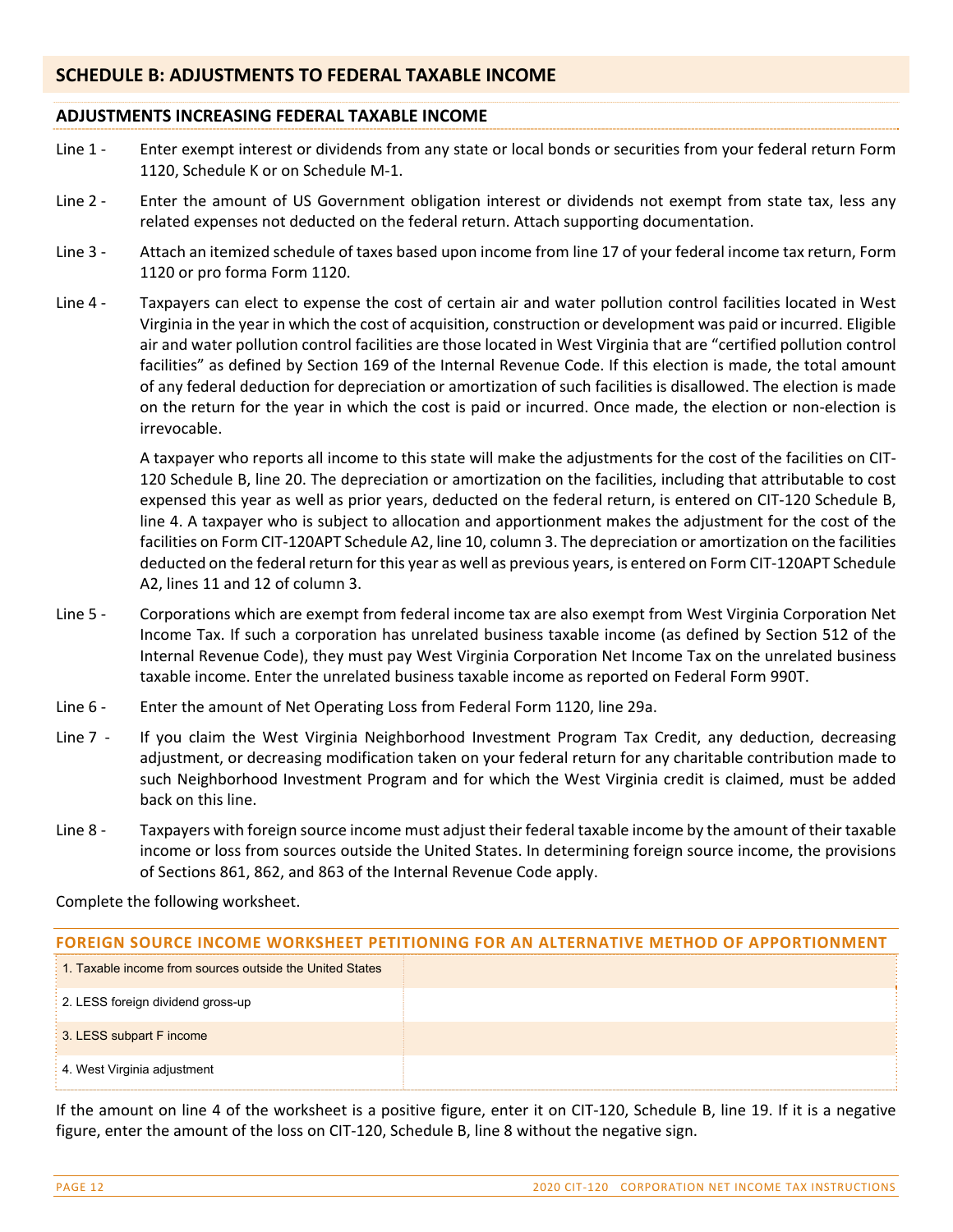Attach copies of Federal Form 1118 to support your calculation. If you did not file Federal Form 1118, you must prepare and file a pro forma Federal Form 1118 to support your adjustment. If you filed a consolidated Federal Form 1118 and file separate or unitary West Virginia returns, attach both the true consolidated and a pro forma Federal Form 1118 to support your adjustment.

- Line 9 Enter the amount of foreign taxes as deducted on your Federal Form 1120.
- Line 10 Add back for expenses related to certain REIT's and regulated investment companies and certain interest and intangible expenses (WV Code §11‐24‐4b).
- Line 11 Other increasing adjustments. Please submit a statement of explanation for any amount entered with your return.
- Line 12 Add lines 1 through 11. Enter the total on Form CIT-120, Schedule 1, line 2 or CIT-120, Schedule 2, line 2.

#### **ADJUSTMENTS DECREASING FEDERAL TAXABLE INCOME**

- Line 13 Enter the amount of refund or credit of income taxes or taxes based upon net income imposed by this state or any other jurisdiction included in federal taxable income. Attach supporting documentation.
- Line 14 Enter the amount of interest expense on obligations or securities of any state or its political subdivisions disallowed in determining federal taxable income. Attach supporting documentation.
- Line 15 Enter the amount of US Government obligation interest or dividends included in federal but exempt from state tax, less related expenses deducted on your federal return. Attach supporting documentation.
- Line 16 Enter total salary expense not allowed on your federal return due to claiming the federal jobs credit and include a copy of Federal Form 3800 or 5884. Note: this decreasing adjustment is only applicable to the Work Opportunity Credit from Federal Form 5884.
- Line 17 Enter the total foreign dividend gross-up (IRC Section 78) from Federal Form 1120.
- Line 18 Enter the total subpart F income (IRC Section 951) from Federal Form 1120.
- Line 19 See instructions for CIT-120 Schedule B, line 8. If Foreign Source Income from worksheet line 4 is positive, enter amount here.
- Line 20 See instructions for CIT-120 Schedule B, line 4. Multistate corporations must use CIT-120APT, Schedule A2, line 10.
- Line 21 A decreasing adjustment to federal taxable income is allowed for employer contributions to a medical savings account established pursuant to WV Code §33‐16‐15, to the extent included in federal taxable income, less any portion of the employer's contributions withdrawn for purposes other than payment of medical expenses. The amount taken as a decreasing adjustment may not exceed the maximum amount that would have been deducted from the corporation's federal taxable income if the aggregate amount of the corporation's contributions to individual medical savings accounts established under WV Code §33‐16‐15 had been contributions to a qualified plan as defined under the Employee Retirement Income Security Act of 1974 (ERISA), as amended.
- Line 22 Qualified Opportunity Zone business income. You must include a copy of IRS 8996.
- Line 23 Other decreasing adjustments. Please submit a statement of explanation for any amount entered on your return.
- Line 24 Taxpayers that own certain tax-exempt government obligations and obligations secured by certain residential property located in West Virginia can take a special allowance that further reduces federal taxable income. Complete Form CIT‐120, Schedule B‐1 to determine the amount of the allowance.
- Line 25 Add lines 13 through 24. Enter the amount here and on CIT-120, Schedule 1, line 3 or CIT-120, Schedule 2, line 3.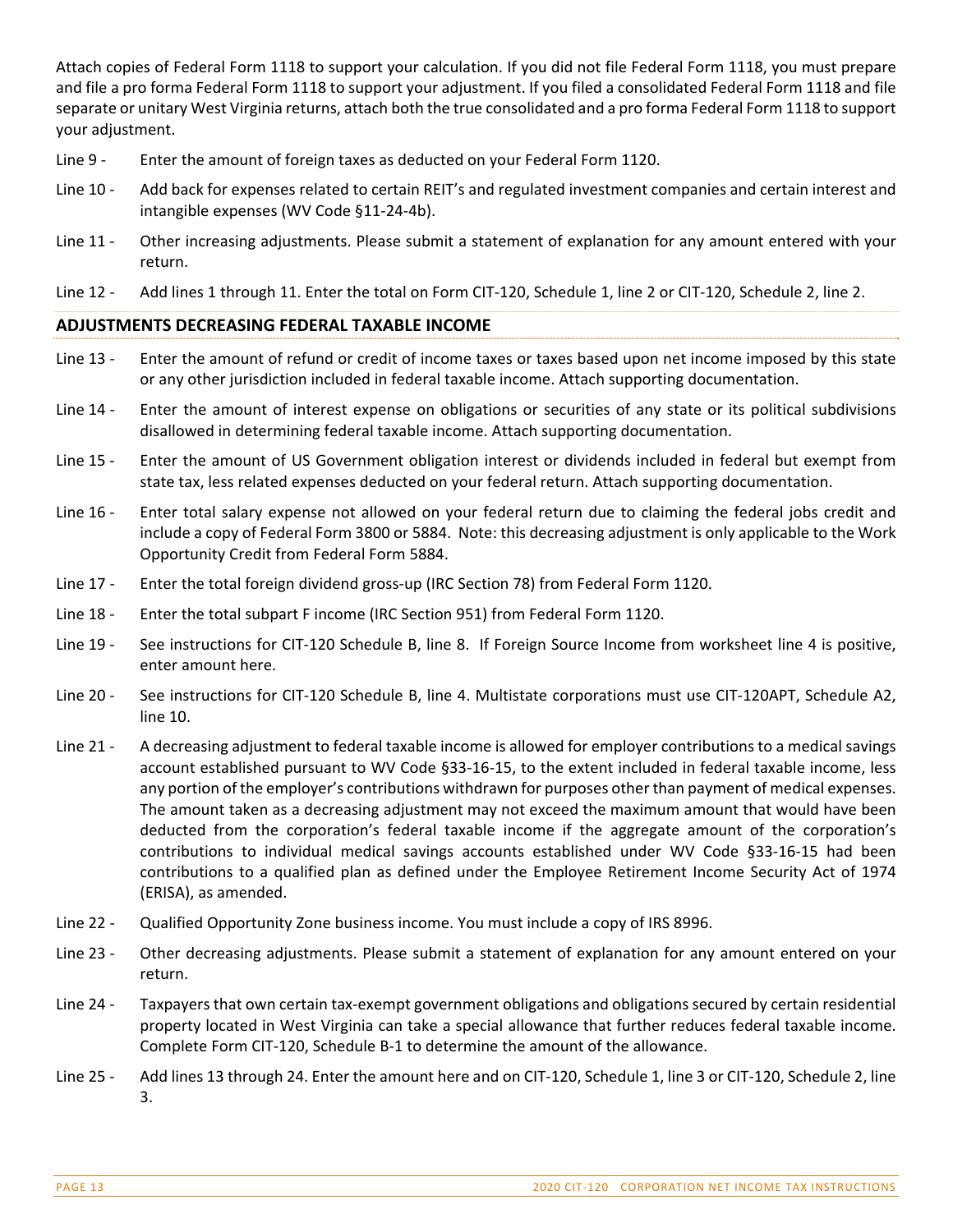### **SCHEDULE B‐ϣ ALLOWANCE FOR GOVERNMENTAL OBLIGATIONS/OBLIGATIONS SECURED BY RESIDENTIAL PROPERTY (§ 11-24-6 (F))**

Taxpayers that own certain tax‐exempt government obligations and obligations secured by certain residential property located in West Virginia can take a special allowance that further reduces federal taxable income. Complete CIT‐120 Schedule B‐1 to determine the amount of the allowance. The value of these obligations and loans is determined using the average of the monthly beginning and ending account balances. These account balances are determined at cost in the same manner that such obligations, investments and loans are reported on the balance sheet of your federal tax return.

Lines 1 through 4 ‐ Attach copy of worksheets supporting the calculation of average monthly balance.

- Line 6 Average the beginning and ending balance of Federal Form 1120, Schedule L, line 15.
- Line 8 CIT-120, Schedule 1, line 1 or Schedule 2, line 1 plus CIT-120, Schedule B, line 12 minus the sum of lines 13 through 23, plus Form CIT‐120APT, Schedule A2, lines 10, 11, and 12.

#### **SCHEDULE C – SCHEDULE OF TAX PAYMENTS**

Use this schedule to list any Corporation Net Income Tax payments made which the taxpayer is applying to this return. List the following for each payment: name of corporation making payment; FEIN of corporation making the payment; date of payment; type of payment (application of overpayment from prior year, estimated payment, extension payments made with an extension return or withholding credits claimed on return); and amount of payments. The total amount of payments must equal the amount reported on Form CIT‐120, line 13.

If the number of payments reported on Schedule C exceeds 10, you must file electronically.

#### **SCHEDULE D – REPORTABLE ENTITIES**

If any boxes were checked in the Reportable Entities Section of page 1, the names and FEIN of the reportable entities must be entered on Schedule D, even if no payments were applicable to those entities.

If the number of entities reported on Schedule D exceeds 10, you must file electronically.

#### **CIT‐ϣϤϢTC: SUMMARY OF CORPORATION NET INCOME TAX CREDITS**

The CIT‐120TC, Summary of Corporation Net Income Tax Credits, is a form used by corporations to summarize the tax credits that they claim against their Corporation Net Income Tax liability. In addition to completing the CIT‐120TC, each tax credit has a schedule or form that is used to determine the amount of credit that can be claimed. Please note that some tax credit schedules require a completed application to be submitted and approved before the tax credit schedule can be filed. Both the CIT-120TC and the appropriate credit calculation schedule(s) or form(s) must be attached to your return in order to claim a tax credit.

Line 15 - Total credits: Add column 2, lines 1 through 16.

Enter the total amount in column 2, Credits Used, on CIT‐120TC, line 17.

Note that the amount of credit used cannot be greater than the Corporate Net income Tax assessed on the return. For additional information and a copy of the tax credit schedules and applications please visit tax.wv.gov.

#### **SCHEDULE NOL: WV NET OPERATING LOSS CARRYFORWARD CALCULATION (§11-24-6(D))**

#### **WHO SHOULD COMPLETE SCHEDULE NOL?**

All corporations claiming a West Virginia net operating loss carry forward deduction on Form CIT‐120, Schedule 1, line 5, CIT‐120, Schedule 2, line 11 or Schedule UB‐CR, column 16 must complete this schedule to support their net operating loss deduction. Schedule NOL is not a claim for refund. It is a calculation schedule to support the net operating loss carryforward deduction.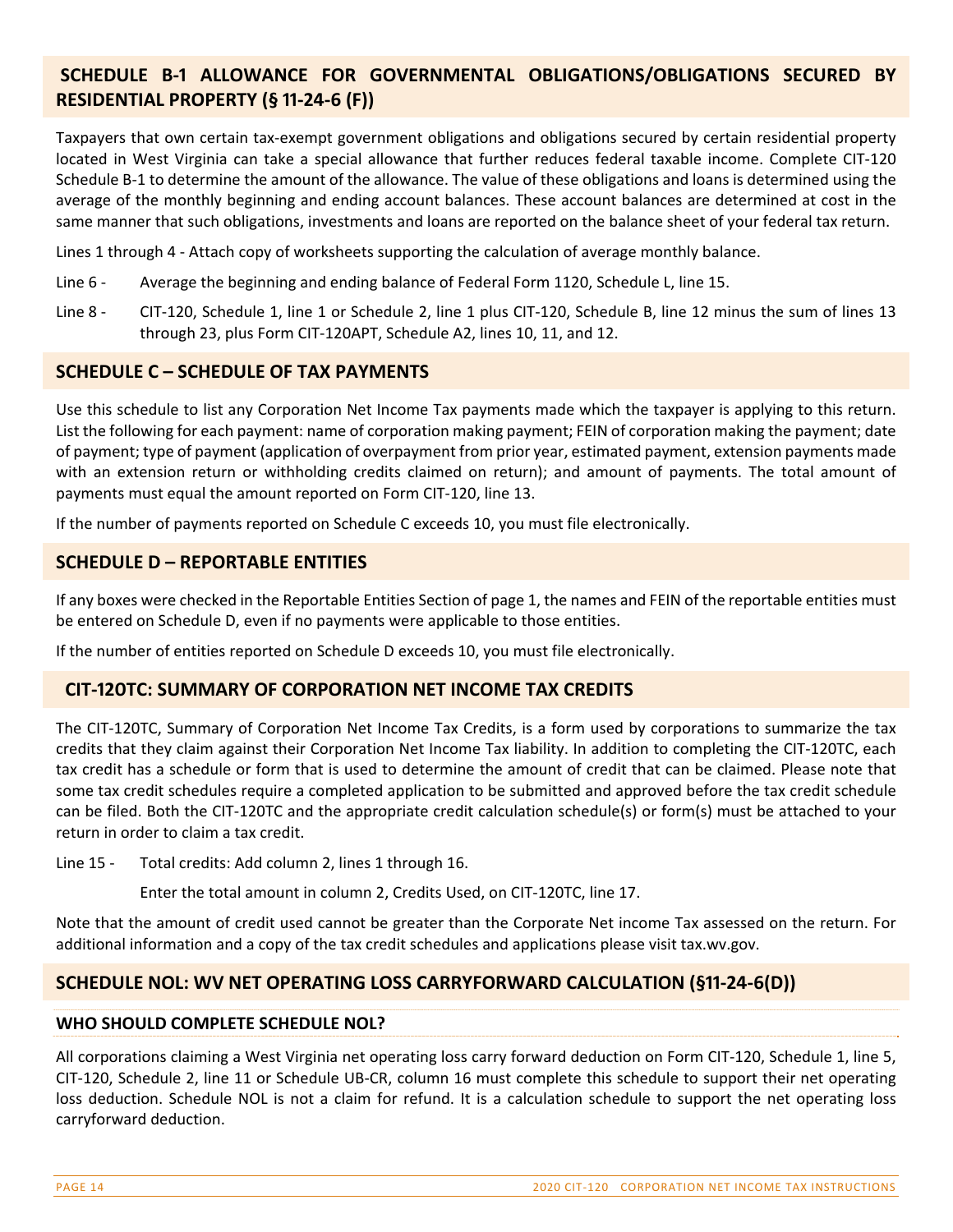Any amount claimed as a federal net operating loss deduction must be added back to federal taxable income on West Virginia Form CIT‐120, Schedule B, line 6 for a separate filer or column 2f (entity specific of applicable group) if a combined filer. The West Virginia net operating loss carryforward deduction is entered on Form CIT‐120, Schedule 1, line 5, Schedule 2, line 11 or Schedule UB‐CR, column 16 of each applicable group.

West Virginia NOL generated in periods after 2017 can be carried forward indefinitely. Any WV Net Operating Loss deduction, which was generated in periods after 2017, is limited to 80% of taxable income. Note that rules for pre‐2018 WV NOL remain the same.

A net operating loss deduction of a multistate corporation is subject to West Virginia allocation and apportionment rules.

The West Virginia net operating loss deduction is limited to net operating losses incurred by a corporation which did business in West Virginia and filed Corporation Net Income Tax Returns in prior taxable years.

The amount of net operating loss deduction available to an affiliated group, which elects for the first time to file a consolidated return for a taxable year ending after July 1, 1988, islimited to the net operating lossesincurred by members of the affiliated group which did business in West Virginia and filed separate West Virginia returns in prior years.

A West Virginia net operating loss deduction will not be allowed for net operating losses of those members of the affiliated group which did no business in West Virginia in prior taxable years and were not required to file West Virginia Corporation Net Income Tax Returns.

**SRLY RULES.** The separate return limitation years (SRLY) rules set forth in Treasury Regulation §1.1502 apply in determining the allowable West Virginia net operating loss deduction.

When the SRLY rules apply, a member of an affiliated group's net operating loss carried forward from its separate return year can only offset that portion of the taxable income attributable to that member of the group.

**Schedule NOL** is designed to support the claiming of a West Virginia net operating loss carryforward deduction by providing information on the year of the loss and how the loss was/is being used. Enter on Schedule NOL those loss years that give rise to the current taxable year's net operating loss carryforward deduction.

- Column 1. Year of loss. Enter in column 1 the applicable tax year ending date(s) for the year(s) that you had net operating loss(es).
- Column 2 Enter name and FEIN of the Consolidated Parent Corporation if you filed a consolidated return prior to 2009 and had a West Virginia Net Operating Loss or enter name and FEIN of all separate members' West Virginia net operating losses that filed separately prior to 2009.
- Column 3. Amount of West Virginia net operating loss. Enter the amount of West Virginia net operating loss that corresponds to the year of the loss shown in Column 1.
- Column 4. Amount carried back to years prior to loss year. Enter the total amount of loss for the taxable year entered in column 1 that was carried back to a year, or years prior to the year of the actual loss.
- Column 5. Amount carried forward to years prior to this year. Enter the total amount of loss for the taxable year entered in column 1 that was carried forward to a year, or years, prior to the current taxable year.
- Column 6. Amount being used this year. Enter the amount of loss for the taxable year entered in column 1 that is being used to offset West Virginia taxable income for the current taxable year.
- Column 7. Remaining unused net operating loss. Enter the amount of loss for the tax year entered in column 1 that remains to be carried to a taxable year subsequent to the current taxable year.

#### **TOTAL NET OPERATING LOSS CARRYFORWARD DEDUCTION FOR CURRENT TAXABLE YEAR.**

The amount of the West Virginia net operating loss carryforward deduction claimed on Form CIT‐120, Schedule 1, Schedule 2 or Schedule UB‐CR of the current year's tax return must equal the sum of Form CIT‐120, Schedule NOL, column 6. In no instance may the West Virginia net operating loss carryforward deduction reduce West Virginia taxable income below zero.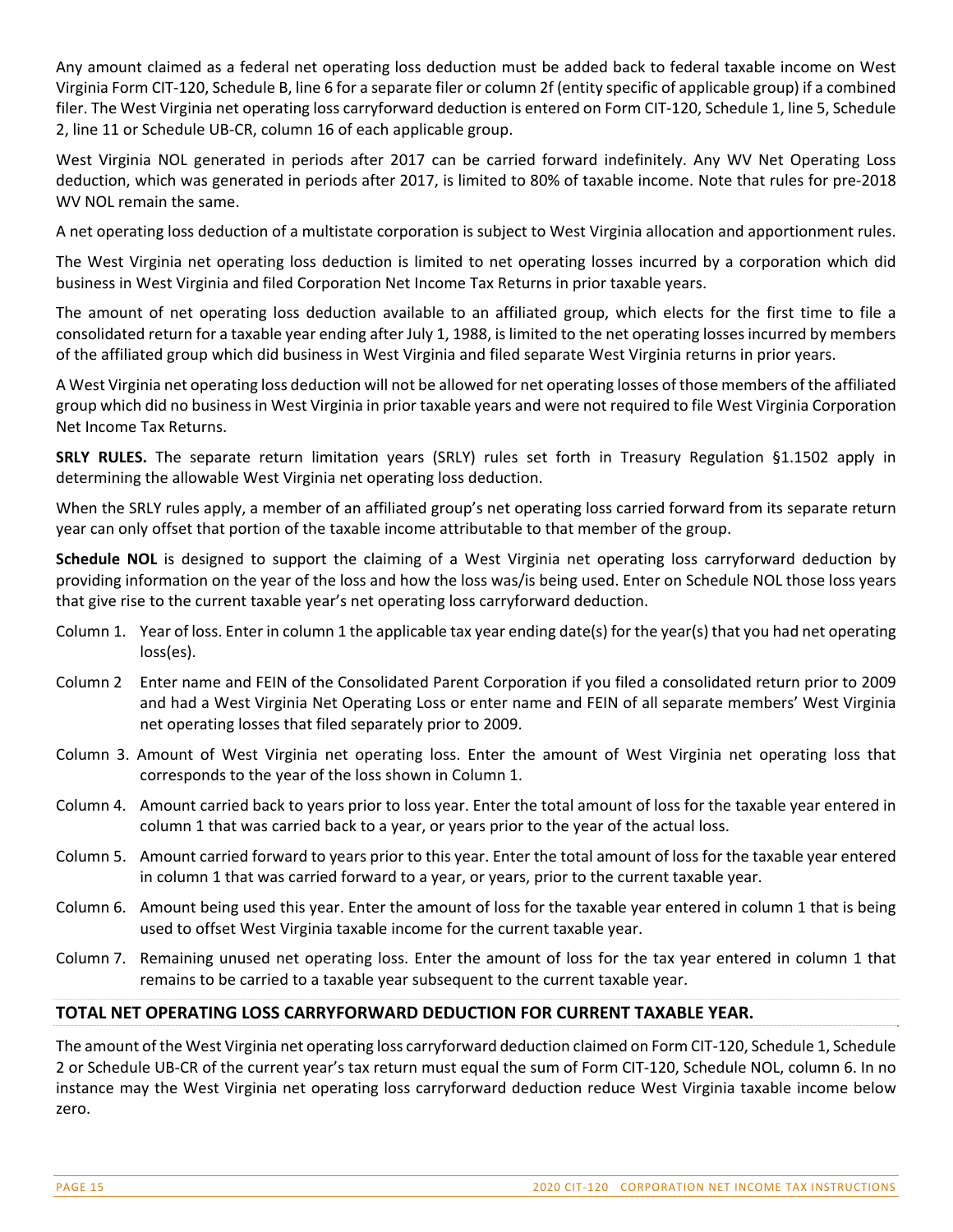#### **CIT‐ϣϤϢ APT – ALLOCATION AND APPORTIONMENT FOR MULTISTATE CORPORATIONS**

#### **SCHEDULES** A1 & A2 – ALLOCATION OF NONBUSINESS INCOME

If your business activities take place both within and without West Virginia and you are also taxable in another state, certain items of nonbusiness income that are included in federal taxable income are directly allocated. All other income must be apportioned.

Business income arises from transactions and activities in the regular course of the corporation's trade or business and include income from tangible and intangible property if the acquisition, management, or disposition of the property constitutes integral parts of the corporation's trade or business.

Nonbusiness income includes all income that is not properly classified as business income less all expenses attributable to the production of this income. Nonbusiness income is allocated to West Virginia if (1) the corporation's commercial domicile, the principal place from which the trade or business is managed is located in West Virginia; or (2) property creating the nonbusiness income is utilized in West Virginia. Nonbusiness income from real property is allocated to West Virginia if the corporation's commercial domicile is located in West Virginia, or, in the case of patents or copyrights, if they are used in West Virginia.

For a detailed discussion of allocation of nonbusiness income, you may request a copy of Publication TSD‐392, "Corporation Net Income Tax Nonbusiness Income", by contacting our Taxpayer Services Division or online at tax.wv.gov.

Determine nonbusiness income allocated to West Virginia and outside West Virginia by completing Form CIT‐120APT, Schedules A1 and A2. Only those types of nonbusiness income listed on Form CIT‐120APT, Schedules A1 and A2 can be allocated. Any other types of income that the corporation classifies as nonbusiness must be apportioned.

Line 9 - Enter the amount from Form CIT-120APT, Schedule A1, column 3, line 9 on Form CIT-120, Schedule 2, line 5.

Line 13 - Enter the amount from Form CIT-120APT, Schedule A2, column 3, line 13 to Form CIT-120, Schedule 2, line 9.

#### **SCHEDULE B – APPORTIONMENT FORMULA**

If your business activities take place both within and without West Virginia and you are also taxable in another state, all net income, after deducting those items of nonbusiness income allocated on Form CIT‐120APT, Schedules A1 and A2 must be apportioned to West Virginia by using the appropriate apportionment formula. Completion of CIT‐120APT, Schedule B is required even if apportionment is zero.

Special apportionment formulas apply to motor carriers and to financial organizations. If you are filing for a financial organization, follow the apportionment instructions for Form CIT‐120APT, Schedule B, Part 3. If you are filing for a motor carrier, follow the apportionment instructions for Form CIT‐120APT Schedule B, Part 2.

All other multistate corporations will use the standard apportionment formula of payroll, property, and sales, with the sales factor double weighted, and will complete CIT‐120APT, Schedule B Parts 1 through 3 as applicable.

#### **PETITIONING FOR AN ALTERNATIVE METHOD OF APPORTIONMENT**

To use an alternate method of allocation and apportionment, you must petition the Tax Commissioner to use some other basis to determine your taxable net income. Your petition for an alternate method must be filed no later than the normal due date of your return. You must have written permission to use an alternate apportionment method before filing your return. Permission will only be granted if you can show that the statutory formula does not properly reflect your taxable income, and if the alternate method properly and fairly shows your West Virginia taxable income.

Your petition should include your name and address, state of incorporation and principal place of business, a description of the kind(s) of business in which you are engaged, a detailed statement of how sales are made in West Virginia, a computation of your West Virginia taxable income using the statutory apportionment formula and using your proposed alternate formula, and a summary of the facts that support your position.

Send your petition to West Virginia State Tax Department, Tax Account Administration Division, Corporate Tax Unit, PO Box 1202, Charleston, WV 25324‐1202.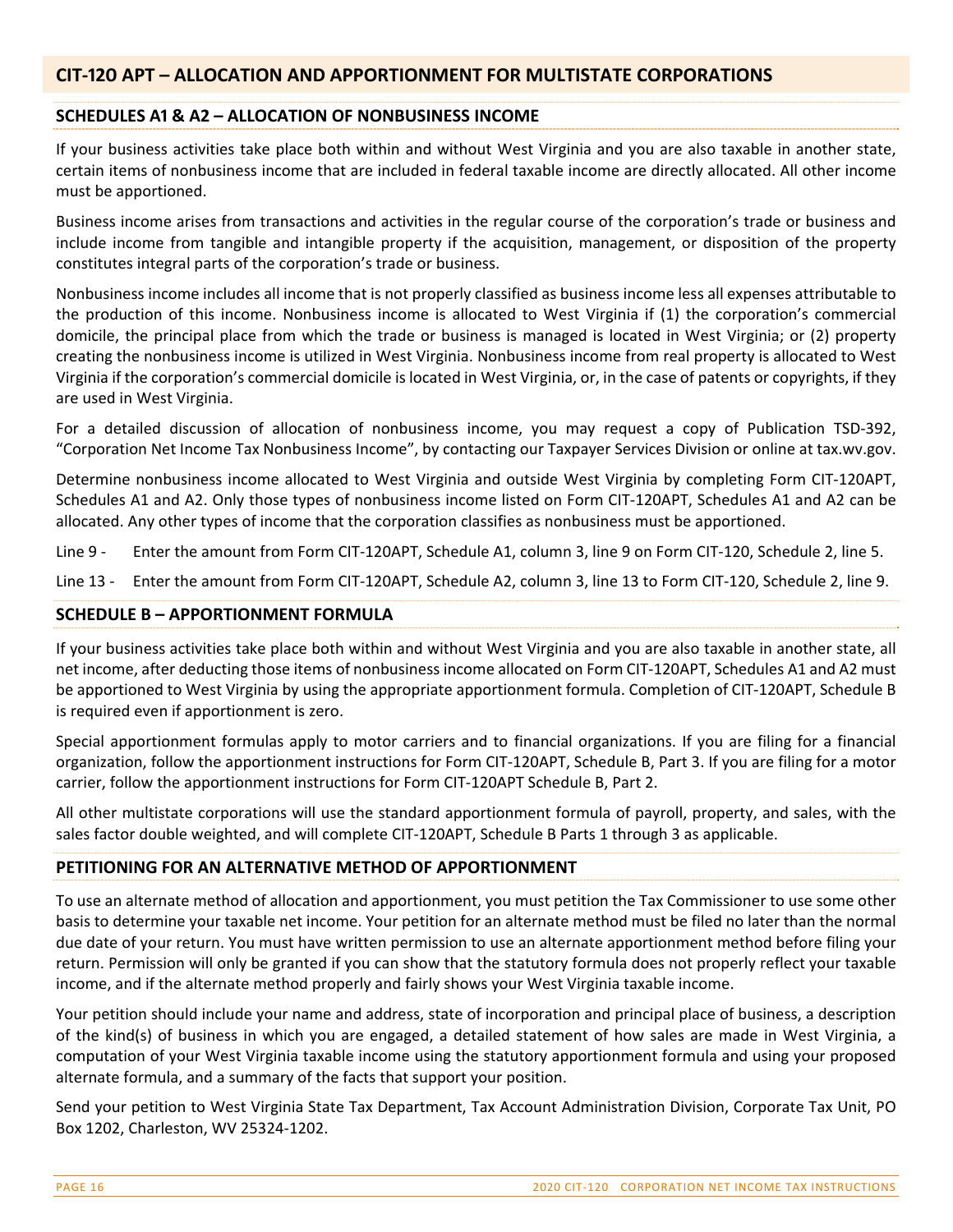#### Part 1

To determine your West Virginia apportionment percentage, first determine the following factors:

**Property Factor.** Property includes all real and tangible personal property owned or rented and used during the taxable year to produce business income. Property used in connection with the items of nonbusiness income allocated in Form CIT‐ 120APT, Schedule A1 and A2 shall be excluded from the factor.

Property must be included in the property factor if it is actually used or is available for or capable of being used during the taxable year. Property held as reserves, standby facilities or reserve sources of materials must be included. Property or equipment under construction (except goods in process that can be inventoried) must be excluded until it is actually used to generate business income. Movable property, such as tools, construction equipment and trucks, used both within and without West Virginia, shall be included in the numerator of the fraction on the basis of total time within the state during the taxable year.

Property owned is valued at original cost. Property rented is valued at eight times the net annual rental rate. Leasehold improvements are considered property owned and are included at their original cost. Generally, original cost is the basis of the property for federal income tax purposes at the time of acquisition and adjusted by subsequent capital additions of improvements and partial dispositions by reason of sale, exchange, abandonment, etc. As a general rule, property is included in the factor by averaging its value at the beginning and ending of the taxable period. The Tax Commissioner may require or allow averaging by monthly values if such a method is required to properly reflect the average value of the taxpayer's property for the taxable year.

Line 1 - Divide column 1 by column 2 and enter result in column 3. State the result as a decimal and round to six (6) places after the decimal.

**Payroll Factor.** The payroll factor shall include the amount of compensation paid to employees during the taxable year. The total amount paid is determined upon the basis of the taxpayer's accounting method for federal income tax purposes. If you have adopted the accrual method of accounting for federal purposes, all compensation shall be deemed to have been paid. Compensation may be included in the payroll factor by use of the cash basis only if you have permission from the Tax Commissioner for an alternate method of apportionment. Compensation means wages, salaries, commissions, and other forms of remuneration paid to employees for personal services. Payments made to an independent contractor or any other person not properly classified as an employee are excluded. **Only amounts paid directly to employees are included in the payroll factor.** Do not include compensation paid to employees engaged exclusively in an activity that generates nonbusiness income that you allocated on Form CIT‐120APT, Schedules A1 and A2.

**The denominator** (column 2) of the payroll factor is the total compensation paid by the taxpayer during the taxable year, as shown on the federal income tax return filed with the Internal Revenue Service and as reflected in the schedule of wages and salaries and that portion of the cost of goods sold which reflect compensation.

**The numerator** (column 1) of the payroll factor is the total amount paid in this state during the taxable year by the taxpayer for compensation. Compensation is paid in this state if any of the following tests, applied consecutively, are met:

- a. The employee's service is performed entirely within this state;
- b. The employee's service is performed both within and without this state, but the service performed without this state is "incidental" to the employee's service within this state (the word incidental means any service which is temporary or transitory in nature or which is rendered in connection with an isolated transaction);
- c. If the employee's services are performed both within and without this state, the employee's compensation will be attributed to this state:
	- 1. If the employee's base of operations is in this state;
	- 2. If there is no base of operations in any state in which part of the service is performed, but the place from which the service is directed or controlled is in this state; or
	- 3. If the base of operations or the place from which the service is directed or controlled is not in any state in which some part of the service is performed, but the employee's residence is in this state.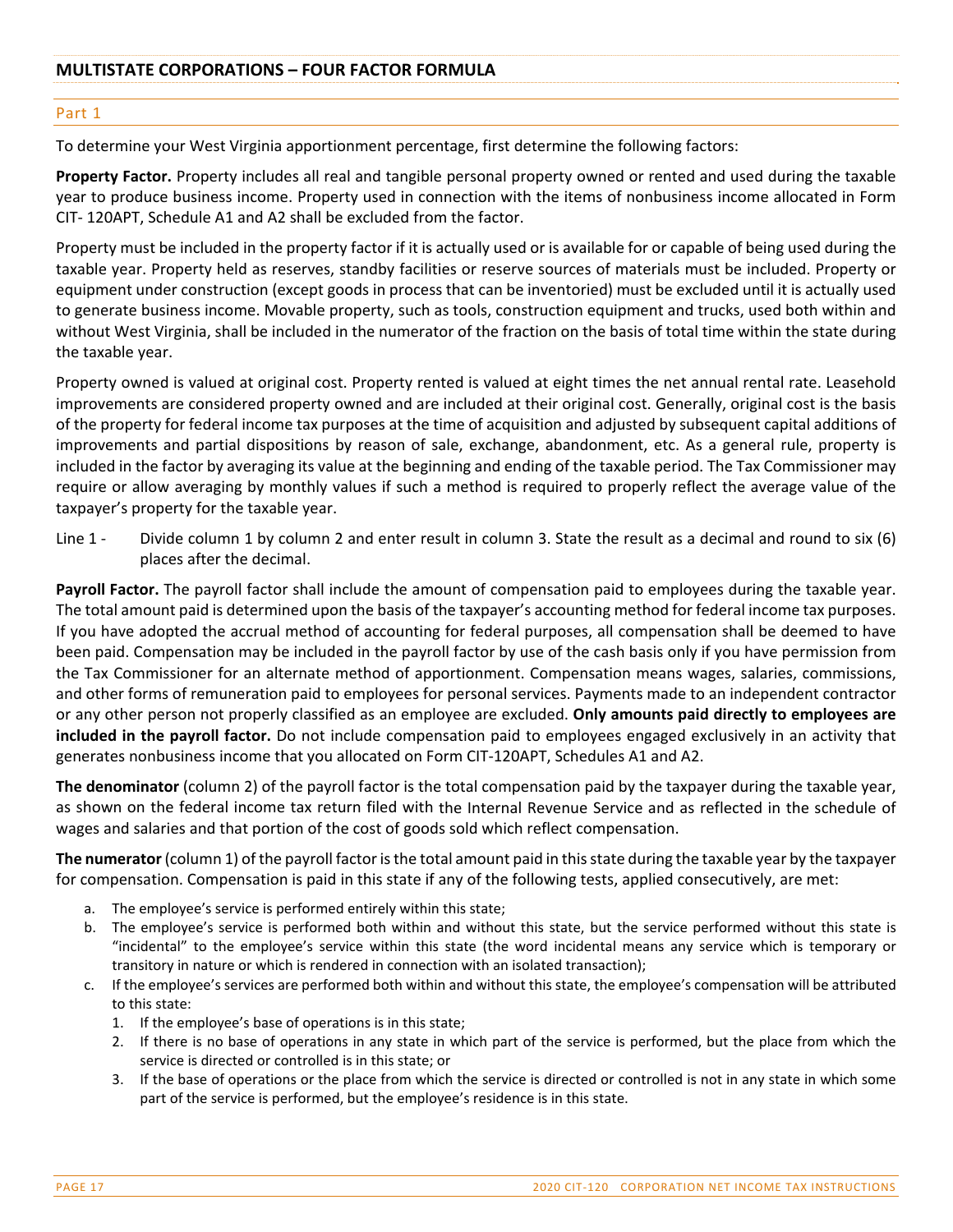Base of operation is the place from which the employee starts their work and to which they customarily return in order to receive instructions or communications from customers or others, or to replenish stock or other materials, repair equipment, or perform any other functions necessary to the exercise of their trade or profession at some other point or points.

Determine the payroll factor by entering the appropriate amounts on line 2. Enter West Virginia payroll in column 1 and payroll everywhere in column 2.

Line 2 - Divide column 1 by column 2 and enter result in column 3. State the result as a decimal and round to six (6) places after the decimal

**Sales factor.** The term "sales" means all gross receipts of the taxpayer that are business income. The sales factor includes all gross receipts derived from transactions and activity in the regular course of your trade or business, less returns, and allowances. Do not include interest or dividends from obligations of the United States government, which are exempt from taxation in West Virginia, or gross receipts from an activity that produced nonbusiness income that you allocated on Form CIT‐120APT, Schedules A1 and A2.

**The denominator** (column 2) of the sales factor includes all gross receipts derived from transactions and activity in the regular course of your trade or businessthat wasreflected in your grossincome reported and as appearing on your federal income tax return unless otherwise excluded. Sales of tangible personal property delivered or shipped to a purchaser within a state in which you are not taxed (e.g., under Public Law 86‐272) are to be excluded from the denominator.

**The numerator** (column 1) of the sales factor includes all gross receipts attributable to West Virginia and derived from transactions and activity in the regular course of your trade or business. All interest income, service charges or time‐price differential charges incidental to such gross receipts must be included regardless of the place where the accounting records are maintained or the location of the contract or other evidence of indebtedness.

**Sales of tangible personal property.** Gross receipts from sales of tangible personal property are in West Virginia (1) if the property is received in West Virginia by the purchaser (except sales to the United States government) regardless of the F.O.B. point or other conditions of sales; or (2) if the property is shipped from an office, store, warehouse, factory, or other place of storage in West Virginia and the purchaser is the United States government.

Sales within West Virginia are generally determined on a destination basis. If the purchaser picks up or otherwise receives the property in West Virginia, the sale is treated astaking place in thisstate. If the property is delivered by common carrier or other means of transportation, the place at which the property is received, after all transportation is completed, is the place where the sale took place. Direct delivery in West Virginia, other than for purposes of transportation, to a person or firm designated by a purchaser, constitutes delivery to the purchaser in West Virginia regardless of where title passes or other conditions of sale. Direct delivery outside West Virginia, to a person or firm designated by a purchaser, does not constitute delivery to a person in this state.

**Other sales.** Gross receipts from transactions other than sales of tangible personal property are attributable to West Virginia if (1) the income producing activity which gives rise to the receipts is performed entirely in West Virginia; (2) the income producing activity is performed both in and outside West Virginia and a greater portion of the income producing activity is performed in this state than in any other state, based on cost of performance; or (3) if the sale constitutes business income to the taxpayer, or the taxpayer is a financial organization subject to the special apportionment rules. Refer to West Virginia Code §11-24-7 for a discussion of income producing activity and cost of performance.

Gross receipts from the sale, lease, rental, or licensing of real property are in West Virginia if the real property is located in this state. Gross receipts from the rental, lease or licensing of tangible personal property are in West Virginia if the property is located in this state. If such property is both within and without West Virginia during the rental, lease or licensing period, gross receipts attributable to West Virginia shall be determined based upon the total time within the state during the taxable year. Gross receipts for the performance of personal services are in West Virginia if such services are performed in this state.

Determine the sales factor by entering the appropriate amount on line 3. Enter West Virginia sales in column 1 and sales everywhere in column 2.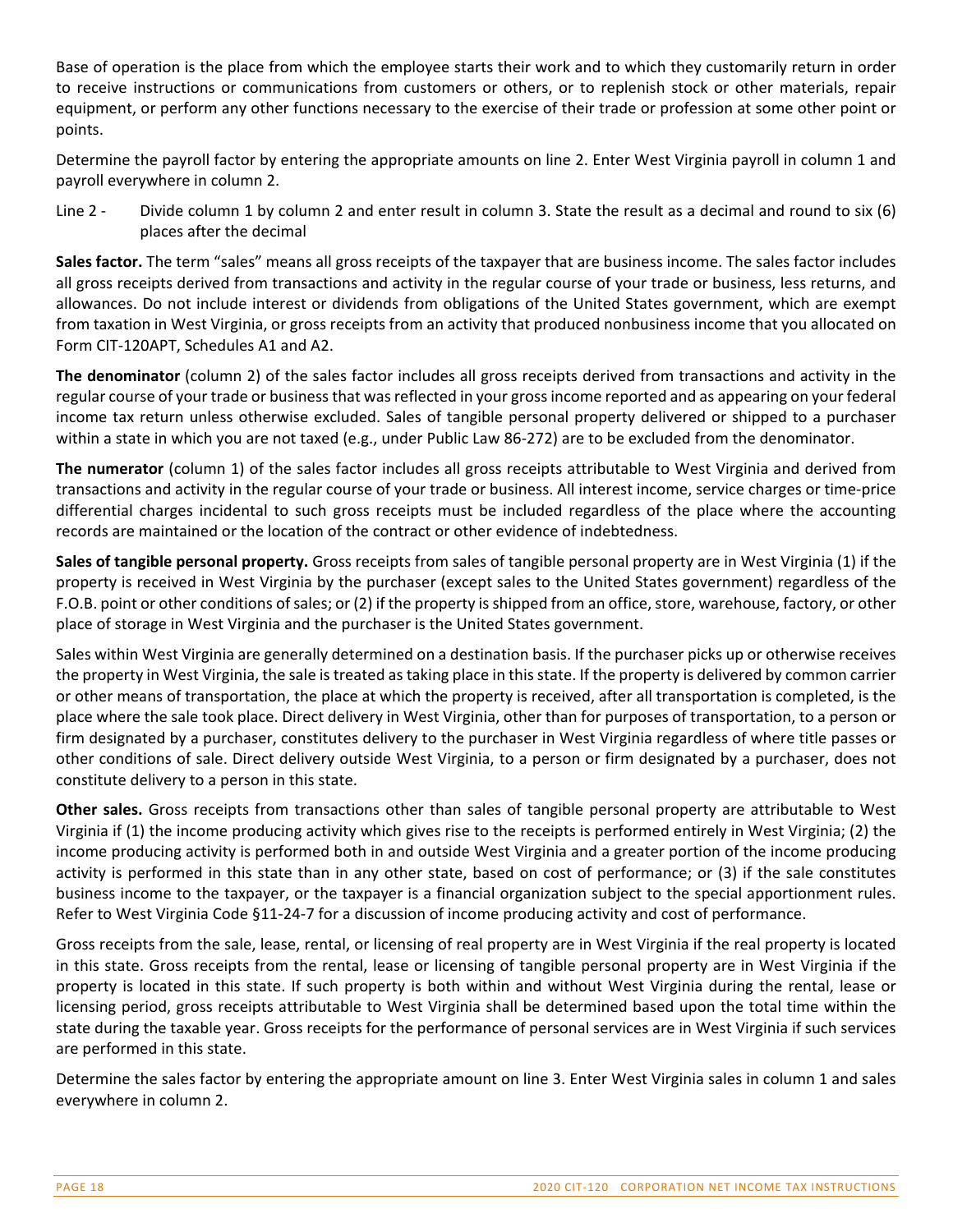Line 3 - Column 2. Total Sales. This amount when added to the total gross nonbusiness income as shown on CIT-120APT, Schedule A1, line 9, must equal the sum of your items of gross income as reported on your federal income tax return. Any differences must be noted and explained in an attachment to your return.

| Sum of gross income items on federal return                   |
|---------------------------------------------------------------|
| Less total allocated income (CIT-120APT, Schedule A1, line 9) |
| Equals Form CIT-120APT, Schedule B, line 3, column 2          |

- Line 4 Enter the total gross receipts from sales of tangible personal property delivered or shipped to a purchaser within a state in which you are not taxed (e.g., Public Law 86‐272). This is the throw out rule per WV Code §11‐24‐7(e)(11)(B) and §11‐23‐5(l)(2).
- Line 5 In column 1, enter the amount from line 3. In Column 2, subtract line 4 from line 3 and enter the difference. Divide column 1, line 5 by column 2, line 5 and enter the result in column 3, line 5. State the result as a decimal and round to six (6) places after the decimal.
- Line 6 Enter line 5 again.
- Line 7 Add column 3, lines 1, 2, 5, and 6 and enter the sum in column 3.
- Line 8 Divide the six (6) digit decimal from column 3, line 7 by the number 4, reduced by the number of factors, if any, showing zero in column 2, lines 1, 2, 5, and 6. Enter the six (6) digit decimal fraction here and on Form CIT‐120, Schedule 2, line 7.

#### **MOTOR CARRIERS – SPECIAL SINGLE FACTOR FORMULA**

#### **PART 2 – VEHICLE MILES.**

Motor carriers of property or passengers are subject to special apportionment rules. Motor carriers must apportion their business income by using a single factor formula of vehicle miles.

A motor carrier is any person engaged in the transportation of passengers and/or property for compensation by a motor propelled vehicle over roads in West Virginia, whether on a scheduled route or otherwise. The term "vehicle miles" means the operations of a motor carrier over one mile.

The special apportionment formula for motor carriers does NOT apply if:

- a. The motor carrier neither owns nor rents any real or tangible personal property located in West Virginia, has made no pickups or deliveries within West Virginia, and has traveled less than 50,000 miles in West Virginia during the taxable year; or
- b. The motor carrier neither owns nor rents any tangible personal property located in West Virginia except vehicles and made no more than 12 trips into or through West Virginia during the taxable year.

Under either (A) or (B), the mileage traveled in West Virginia may not be more than five percent (.05) of the total vehicle miles traveled in all states during the taxable year.

Determine the apportionment factor by entering the appropriate vehicle miles for West Virginia in column 1, and vehicle miles everywhere in column 2.

Divide column 1 by column 2 and enter the result in column 3. State the result as a decimal fraction and round to six (6) places after the decimal. Enter the six (6) digit decimal fraction from column 3 on CIT‐120, Schedule 2, line 7.

#### **FINANCIAL ORGANIZATIONS – SPECIAL SINGLE FACTOR FORMULA**

#### **PART 3 – GROSS RECEIPTS.**

Financial organizations subject to apportionment must apportion their business income by using a single factor gross receipts formula.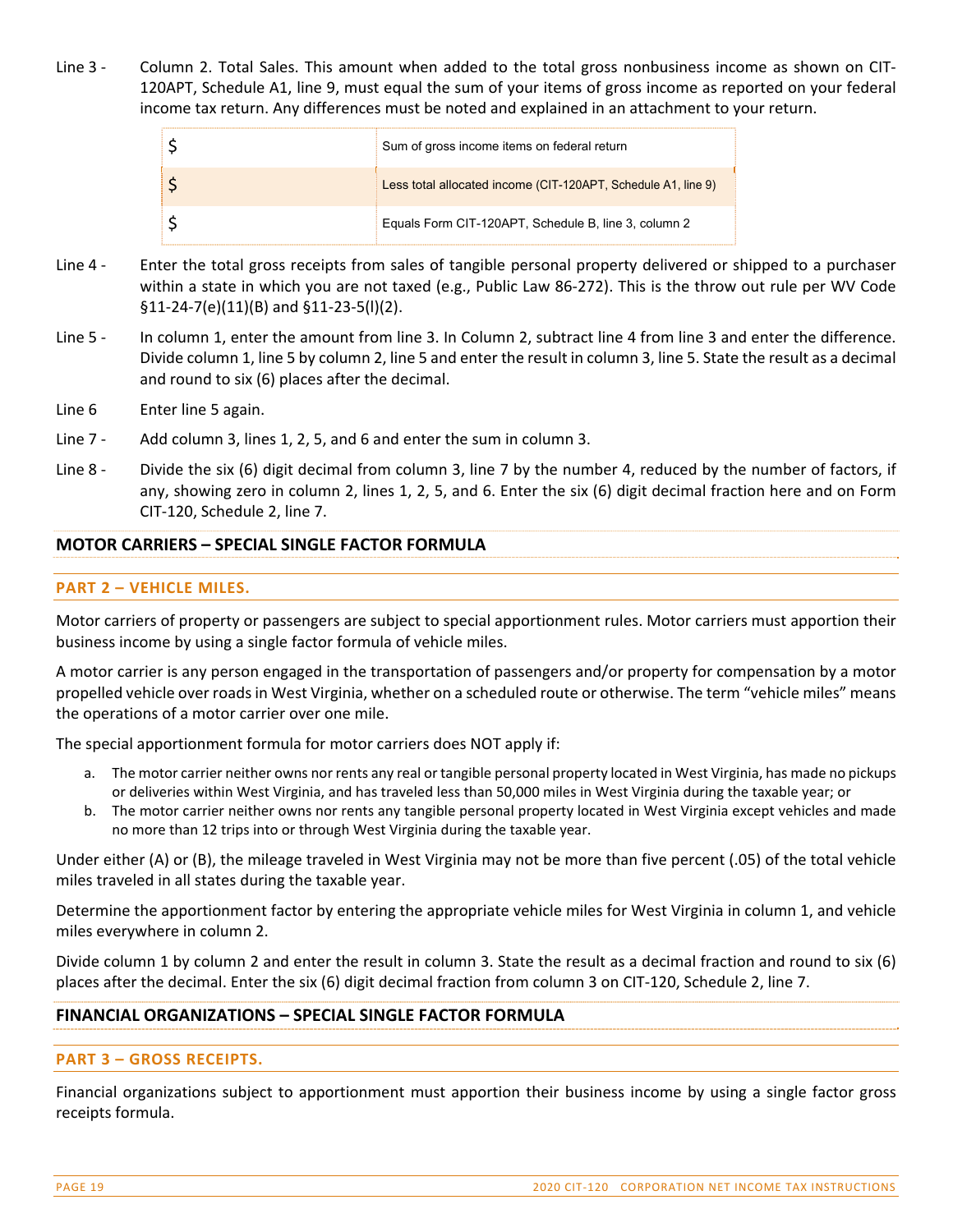A financial organization is any holding company or regulated financial corporation orsubsidiary thereof, or any corporation deriving more than fifty percent (.5) of its gross receipts from one or more of the following:

- 1. Making, acquiring, selling, or servicing loans or extensions of credit.
- 2. Leasing or acting as an agent, broker, or advisor in connection with leasing real and personal property that is the economic equivalent of an extension of credit.
- 3. Operating a credit card business.
- 4. Rendering estate or trust services.
- 5. Receiving, maintaining, or otherwise handling deposits.
- 6. Engaging in any other activity with an economic effect comparable to any of the above.

Financial organizations regularly engaging in business in West Virginia shall apportion their business income by means of a single factor of gross receipts apportionment formula. A financial organization not having its commercial domicile in West Virginia is presumed to be regularly engaging in business in West Virginia if during any year it obtains or solicits business with 20 or more persons within West Virginia, or the sum of its gross receipts attributable to sources in West Virginia equals or exceeds \$100,000.00.

Gross receipts from the following ownership interest (and certain related activities) will not be considered in determining whether a financial organization is subject to taxation.

- 1. An interest in a real estate mortgage investment conduit, a real estate investment, or a regulated investment company;
- 2. An interest in a loan backed security representing ownership or participation in a pool of promissory notes or certificates or interest that provide for payments in relation to payments or reasonable projections of payments on the notes or certificates;
- 3. An interest in a loan or other asset from which the interest is attributed to a consumer loan, a commercial loan, or a secured commercial loan, and in which the payment obligations were solicited and entered into by a person that is independent and not acting on behalf of the owner; or an interest in the right to service or collect income from such a loan or asset; or
- 4. An amount held in an escrow or trust account with respect to property described above.

However, if a financial organization is subject to taxation when gross receipts from these interests are not considered, such receipts must then be included when determining the amount of taxes owed.

Neither the numerator nor the denominator of the gross receipts factor should include gross receipts from obligations and certain loans on which you claim the special allowance on Form CIT‐120, Schedule B‐1.

Divide column 1 by column 2 and enter in column 3. State the result as a decimal fraction and round to six places after the decimal. Enter the six (6) digit decimal fraction from column 3 on Form CIT‐120, Schedule 2, line 7.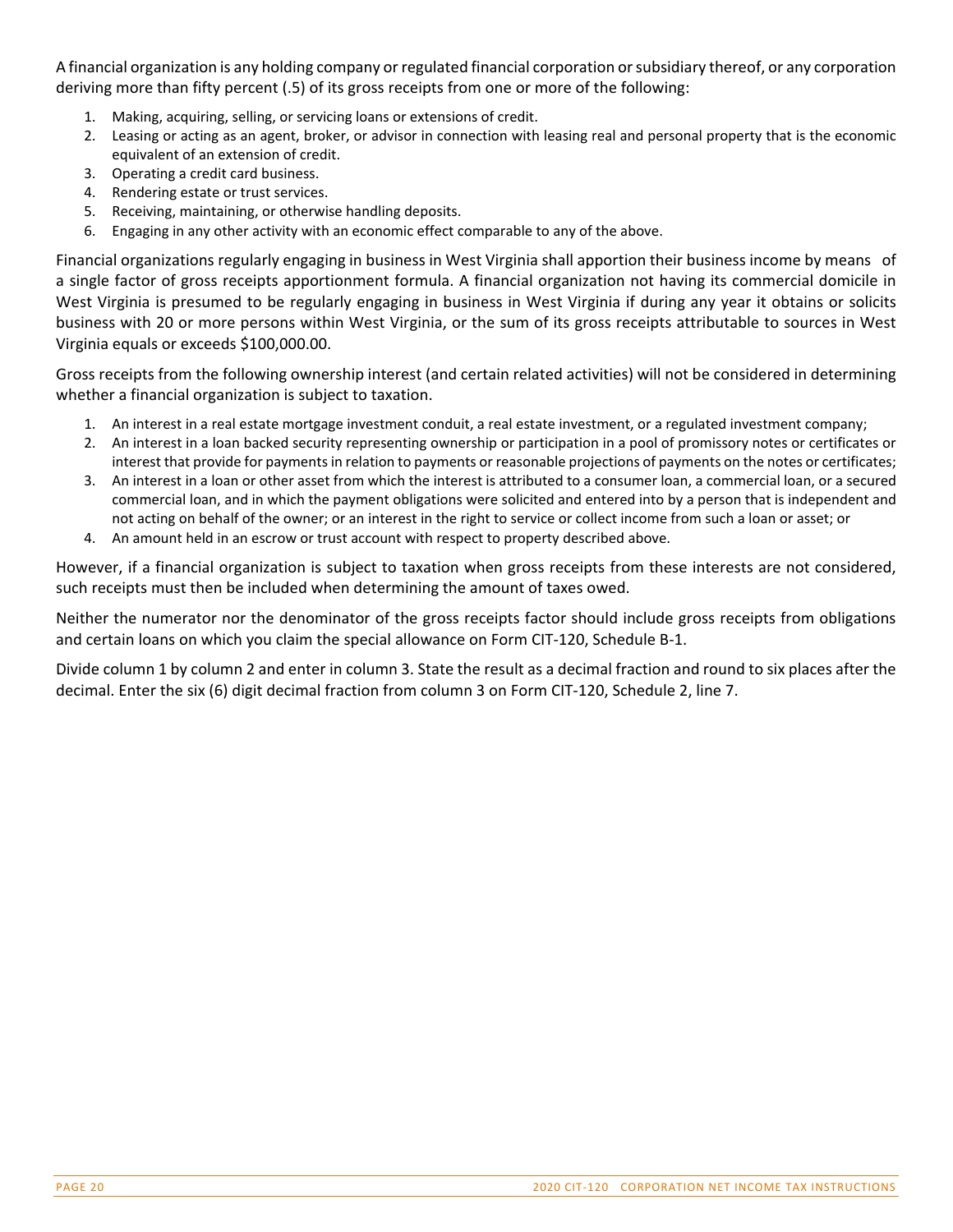#### **CIT-120U**

Use this form to determine if any penalty for underpayment of estimated West Virginia Corporation Net Income Tax is due and, if so, the amount of the penalty.

Who must pay the penalty? A corporation is required to file a declaration of estimated corporation net income tax and make estimated tax payments on Form WV/CIT‐120ES if its West Virginia taxable income can reasonably be expected to exceed \$10,000.00, which equals a tax liability after tax credits of more than \$650.00 (Code §11‐24‐16). Estimated tax is a corporation's expected income tax liability minus its tax credits. A taxpayer is required to remit, in equal installments on the 15th day of the 4th, 6th, 9th, and 12th months of their taxable year, at least ninety percent (.90) of the tax due for the filing period.

If a corporation did not pay enough estimated tax by the due dates, it may be assessed the penalty. This is true even if the corporation is due a refund when its return is filed. The penalty is figured separately for each installment due date. Therefore, the corporation may owe the penalty for an earlier installment due date, even if it paid enough tax later to make up the underpayment. The underpayment of estimated tax penalty rate will be 9.25% in 2020.

#### **PART 1: ALL FILERS MUST COMPLETE THIS PART**

Line 1 - Enter your Corporation Net Income Tax after credits (Form CIT-120, line 9). If this amount is less than \$650.00, skip lines 2 and 3 and enter 0 on line 5.

Line 2 ‐ Multiply the amount on line 1 by ninety percent (.9) and enter the result here. This is the amount you should have paid in estimated tax for this taxable year.

Line 3 ‐ Enter the Corporation Net Income Tax after credits from your 2019 return. If you did not file a 2019 return leave this line blank.

Line 4 ‐ Enter the smaller of line 2 or line 3. If line 3 is blank enter the amount from line 2. This is the amount you should have paid in estimated tax for this taxable year.

Line 5 ‐ Enter the amount from line 4. This is the amount of estimated Corporation Net Income Tax that should have been paid.

#### **DETERMINE YOUR PENALTY BY COMPLETING PART II, III, AND IV**

Part II: Annualized Installment Worksheet

If your taxable income varied during the year, you may be able to lower or eliminate the amount of one or more required installments by using the annualized installment worksheet. To use the annualized installment method to figure the penalty, you must complete Part I, Part II, Part III, and Part IV of Form CIT‐120U. Follow the line by line instructions entered on Form CIT‐120U.

#### **PART III: CALCULATE THE UNDERPAYMENT**

Line 23 - In column A, enter the estimated tax payments deposited by the 15th day of the 4th month of your tax year.

In column B, enter payments made after the 15th day of the 4th month through the 15th day of the 6th month of your tax year.

In column C, enter payments made after the 15th day of the 6th month through the 15th day of the 9th month of your tax year.

In column D, enter payments made after the 15th day of the 9th month through the 15th day of the 12th month of the tax year.

#### Due to the Coronavirus (COVID-19) pandemic, any estimated payments originally due from April 15<sup>th</sup> through July 15<sup>th</sup> **were due on July 15th 2020.**

Line 29 - If any of the columns in line 29 shows an underpayment, complete Part IV to figure the penalty for that period.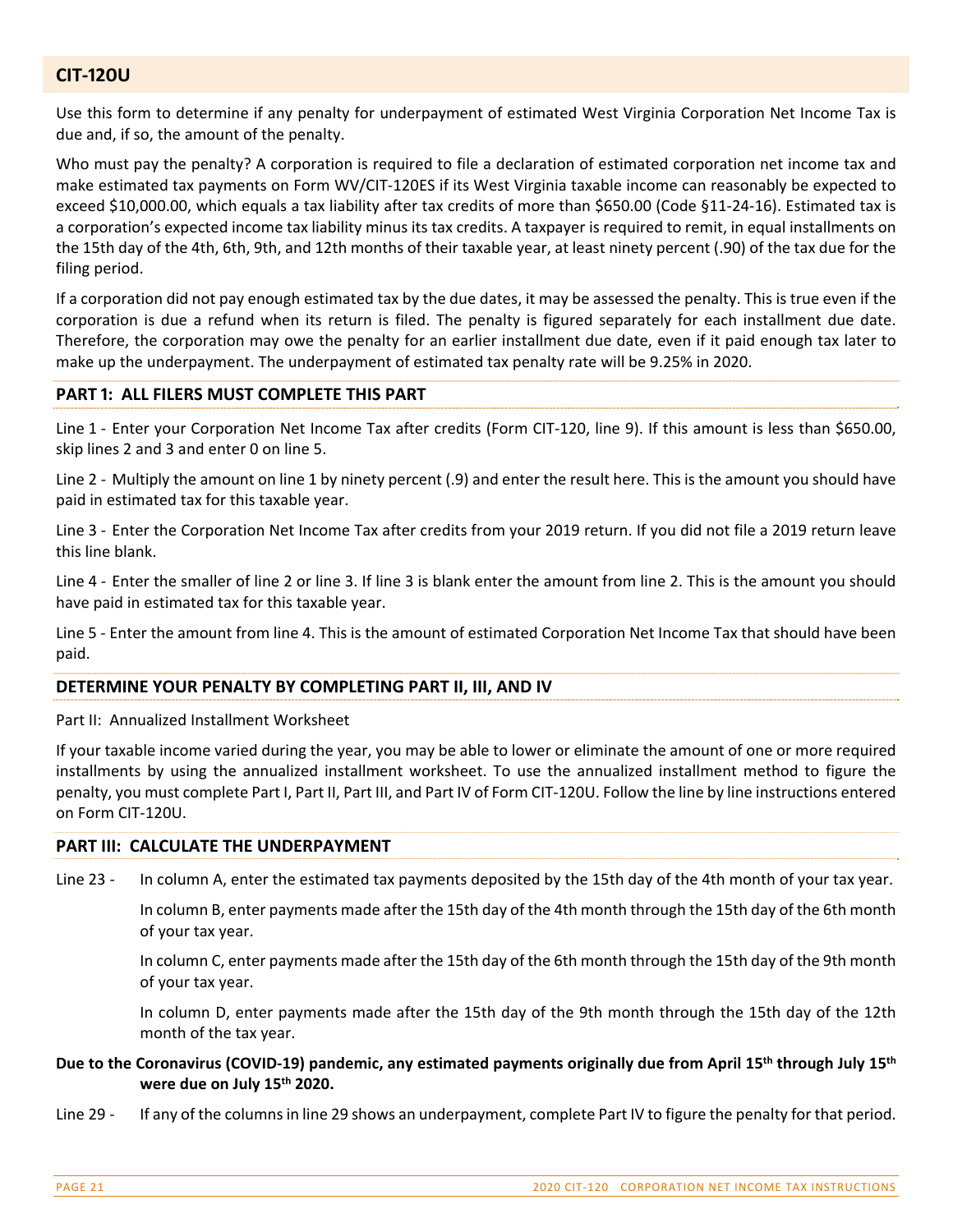#### **PART IV: CALCULATE THE PENALTY**

Complete lines 31 through 42 to determine the amount of the penalty. The penalty is figured for the period of underpayment determined under West Virginia Code §11‐10‐18a using the rate of interest determined under West Virginia Code §11‐ 10‐17 or 17a, whichever is appropriate for the taxable year. For underpayments involving periods after January 1, 2021, see the instructions for lines 39 and 40.

Line 31 - Enter the date on which the installment payment was made or the original due date of the annual return, whichever is earlier. The due date of the return is the 15th day of the 4th month following the close of the taxable year for corporations. The due date of the annual return of an exempt organization with unrelated businesstaxable income is the 15th day of the 5th month following the close of the taxable year. The payment of estimated tax is applied against underpayments of required installments in the order that installments are required to be paid, regardless of which installment the payment pertains to.

For example, a corporation has an underpayment for the April 15th installment of \$1,000. The June 15th installment requires a payment of \$2,500. On June 10th, the corporation deposits \$2,500 to cover the June 15th installment. \$1,000 of this payment is considered to be for the April 15th installment. The penalty for April 15th installment is figured to June 10th (56 days). The payment to be applied to the June 15th installment will then be \$1,500.

If you made more than one payment for a required installment, attach a separate computation for each payment.

- Lines 39 & 40 ‐ For underpayments involving periods after January 1, 2021, use the interest rate established by the State Tax Commissioner. You can contact the West Virginia State Tax Department, Taxpayer Services Division, at 1‐ 800‐982‐8297 to get rate information. Administrative Notices adjusting interest rates may also be found online at tax.wv.gov.
- Line 42 If you have completed this form to determine your penalty for underpaying your estimated Corporation Net Income Tax, enter the amount on line 6 on Form CIT‐120, line 22.

#### **COMBINED REPORTING**

#### **COMBINED CORPORATION NET INCOME REPORTING REQUIRED (§11-24-13A(J)).**

For tax years beginning on or after January 1, 2009, any taxpayer engaged in a unitary business with one or more other corporations shall file a combined report which includes the income, allocation, and apportionment of income of all corporations that are members of the unitary business. Notwithstanding any provision to the contrary in this article, the income of an insurance company, the allocation or apportionment related thereto, and the apportionment factors of an insurance company shall not be included in a combined report filed under this article unless specifically required to be included by the Tax Commissioner.

Net operating loss (NOL) carryovers earned during a year in which the taxpayer filed a consolidated tax return (§11‐24‐ 13c). West Virginia computes net operating losses on a post‐apportionment basis, including business and nonbusiness income adjustments. NOL's can only be carried forward (or backwards) to be applied against West Virginia source income of the combined group members to which it is attributable. NOL's that were incurred by an entity in a period in which the entity filed separately, cannot be used by other members of the combined group. There is an exception for NOL's earned when the taxpayer was filing on a consolidated basis. Those NOL's can be carried over and applied against the income of any former member of the consolidated (controlled) group. (see NOL Calculation instructions on pages 14‐15)

**Water's‐Edge reporting.** Water's‐Edge Reporting is mandated absent an affirmative election to report based upon a worldwide unitary combined report.

Members of the Water's‐Edge Reporting group include:

- 1. Any unitary member incorporated in the United States or formed under the laws of any state, the District of Columbia or any territory or possession of the United States.
- 2. Any unitary member whose average property, payroll and sales factors within the United States is twenty percent or more.
- 3. Any unitary member which is a domestic international sales corporation, a foreign sales corporation, or an export trade corporation as defined by federal law.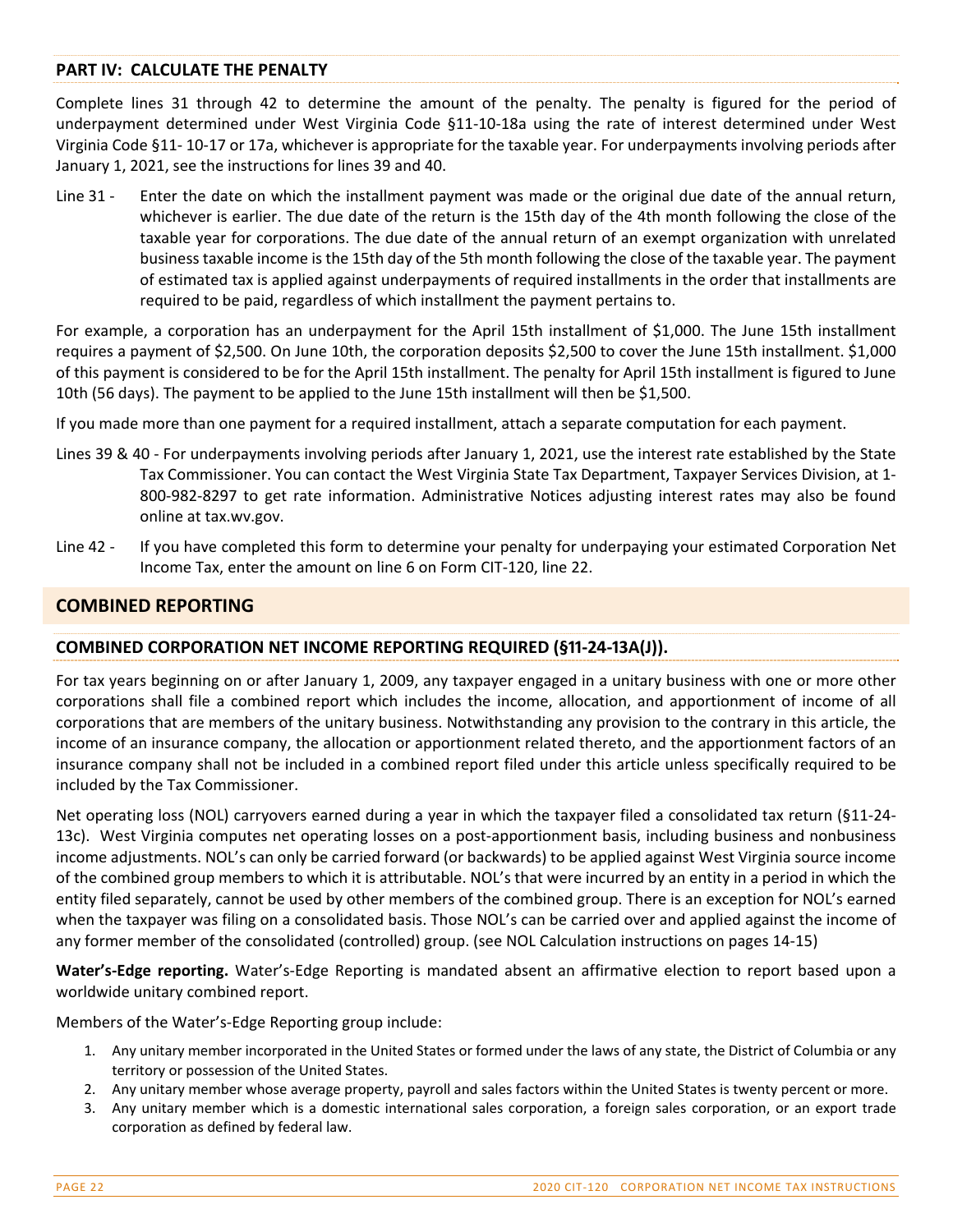- 4. Any unitary member with effectively connected income with the conduct of a trade or business within the United States to the extent of that effectively connected income.
- 5. Any unitary member that is a "controlled foreign corporation", to the extent of the members' Subpart F income, unless that income is subject to an effective rate of tax that is greater than ninety percent of the maximum federal rate.
- 6. Any unitary member that earns more than twenty percent of its income from intangible property or service-related activities that are deductible against the business income of other members of the Water's‐Edge group.
- 7. Any unitary member doing business in a tax haven.

**Worldwide Unitary Combined Reporting:** You may choose to file Worldwide Unitary Combined Reporting. To do so, please fill out and sign West Virginia Form CIT‐120OPT and attach to your return. This election is binding for 10 years unless a written request to withdraw for reasonable cause has been sent to the commissioner and granted.

#### **GENERAL INFORMATION**

**What is the purpose of the UB Schedules?** The purpose of the UB Schedules is to enable a unitary business group to determine the amount of its unitary business income that is attributable to West Virginia. A unitary business group's business income includes all income that may be apportioned by formula among the states in which the group is doing business without violating the Constitution of the United States.

**What is a unitary business group**? The term "unitary business group" means a group of persons related through common ownership whose business activities are integrated with, dependent upon, and contribute to each other. In the case of a corporation, common ownership is defined as the direct or indirect ownership or control of more than fifty percent (.5) of the outstanding voting stock. For further instructions see WV Code 11-24-13f (a) waters-edge reporting-subdivision (1) through (7).

**What are the filing requirements?** Corporations that are members of the same unitary business group must file a combined report including all required information of every business engaging in the unitary business with the corporation. This report must be filed with each member's separate return unless the group elects to designate a corporation as surety and file a combined return.

#### **SPECIFIC INSTRUCTIONS**

#### **SCHEDULE UB – LIST OF MEMBERS IN A UNITARY COMBINED GROUP.**

List all members of the unitary business group including group number (1‐3), name, FEIN, month and year ending, total tax from UB‐CR, total payments, and prior year credits. Make copies of the blank Schedule UB as needed. The following list defines the group numbers:

Group 1 – Regular entities

Group 2 – Motor carriers

Group 3 – Financial organizations

#### **SCHEDULE UB‐CR. COMBINED REPORT.**

The purpose of the Schedule UB‐CR Combined Report is to provide a method of reporting the separate business income of multiple companies within a unitary group onto one statement. The business income is reported and apportioned for each company as if it were filed separately. The income for all companies is then combined, after eliminations, to allow the business income of the unitary group to be filed on one CIT‐120 return.

The Schedule UB‐CR is a three‐tab Microsoft Excelspreadsheet for entering Corporate Net Income Tax data. The individual group types, Regular Entities, Motor Carriers, and Financial Organizations are represented on separate tabs for each tax type to allow for the varying rates of apportionment between the groups. Each tab is capable of holding data for up to two-hundred fifty (250) separate companies. Should the number of separate companies in the unitary group exceed 250; a second UB‐CR can be filed. Specific line instructions are contained on the schedule under the tab labeled Instructions.

The Schedule UB‐CR is located on the Tax Department website at tax.wv.gov and is formatted to Tax Department specifications in a common Microsoft Excel 97‐2003 format for consistency.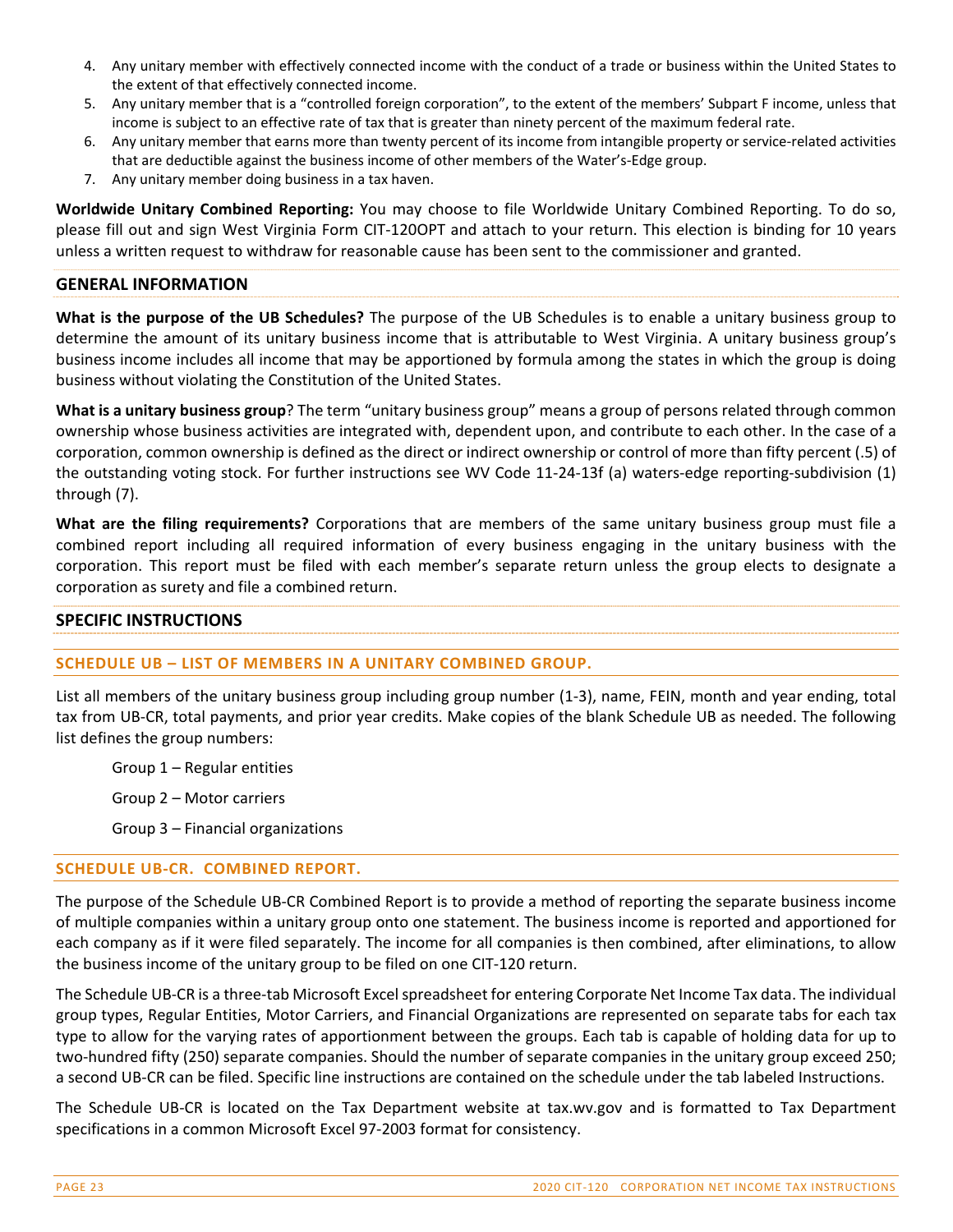The UB‐CR MUST be used when filing a combined report and/or combined return. Taxpayers who file combined returns must file their West Virginia CIT-120 return electronically. The UB-CR must be submitted through the State Tax Department's MYTAXES web portal if the UB‐CR is not supported within the electronic filing software.

For most filers, the unitary business structure will be in one of the following groups: Regular Entities, Motor Carriers, or Financial Organizations. Therefore, the Combined row of the appropriate WV Net Income Tax group from Schedule UB‐CR will be what is transferred to the CIT-120, page 2, line 9. In the event of multiple groups, add the Taxable Income from each group together and enter on CIT‐120, page 2, line 9.

Group 1 ‐ Regular Entities

Group 2 – Motor Carriers

Group 3 – Financial Organizations

Note: The spreadsheet for each Group type is the same except for the way the WV apportionment is calculated.

Enter Name of each entity on the appropriate Group tab

Enter the FEIN of each entity on the appropriate Group tab

Column 1 Enter the Federal taxable income for each entity in the appropriate group

#### **PART 1 – INCREASING ADJUSTMENTS TO FEDERAL INCOME**

- Column 2a Enter the interest or dividends on obligations or securities from any state or political subdivision not exempt from state tax.
- Column 2b Enter US obligation interest/dividends not exempt from state tax
- Column 2c Enter income/other taxes based upon net income, imposed by this state or any other jurisdiction, deducted on your federal return
- Column 2d Enter federal depreciation/amortization for wholly WV corporation water/air pollution facilities
- Column 2e Enter unrelated business taxable income of a corporation exempt from federal tax (IRC Sec 512)
- Column 2f Enter federal net operating loss
- Column 2g Enter contributions to NIPA
- Column 2h Enter net operating losses from sources outside the US
- Column 2i Enter foreign taxes deducted on your federal return
- Column 2j Enter add back for expenses related to certain REIT's and Regulated Investment Companies and certain interest and intangible expenses (WV Code §11‐24‐4b)
- Column 2k Enter other increasing adjustments (you must include a statement of explanation with your return)
- Column 3 Sum of the increasing adjustments

#### **PART 2 – DECREASING ADJUSTMENTS TO FEDERAL INCOME**

- Column 4a Enter refund/credit on taxes based upon net income included in federal taxable income
- Column 4b Enter interest expense on obligations/securities of any state or political subdivision disallowed in determining federal taxable income
- Column 4c Enter salary expense not allowed on federal return due to claiming Work Opportunity Credit
- Column 4d Enter foreign dividend gross‐up (IRC Sec 78)
- Column 4e Enter Subpart F income (IRC Sec 951)
- Column 4f Enter taxable income from sources outside the US
- Column 4g Enter cost of wholly WV water/air pollution control facilities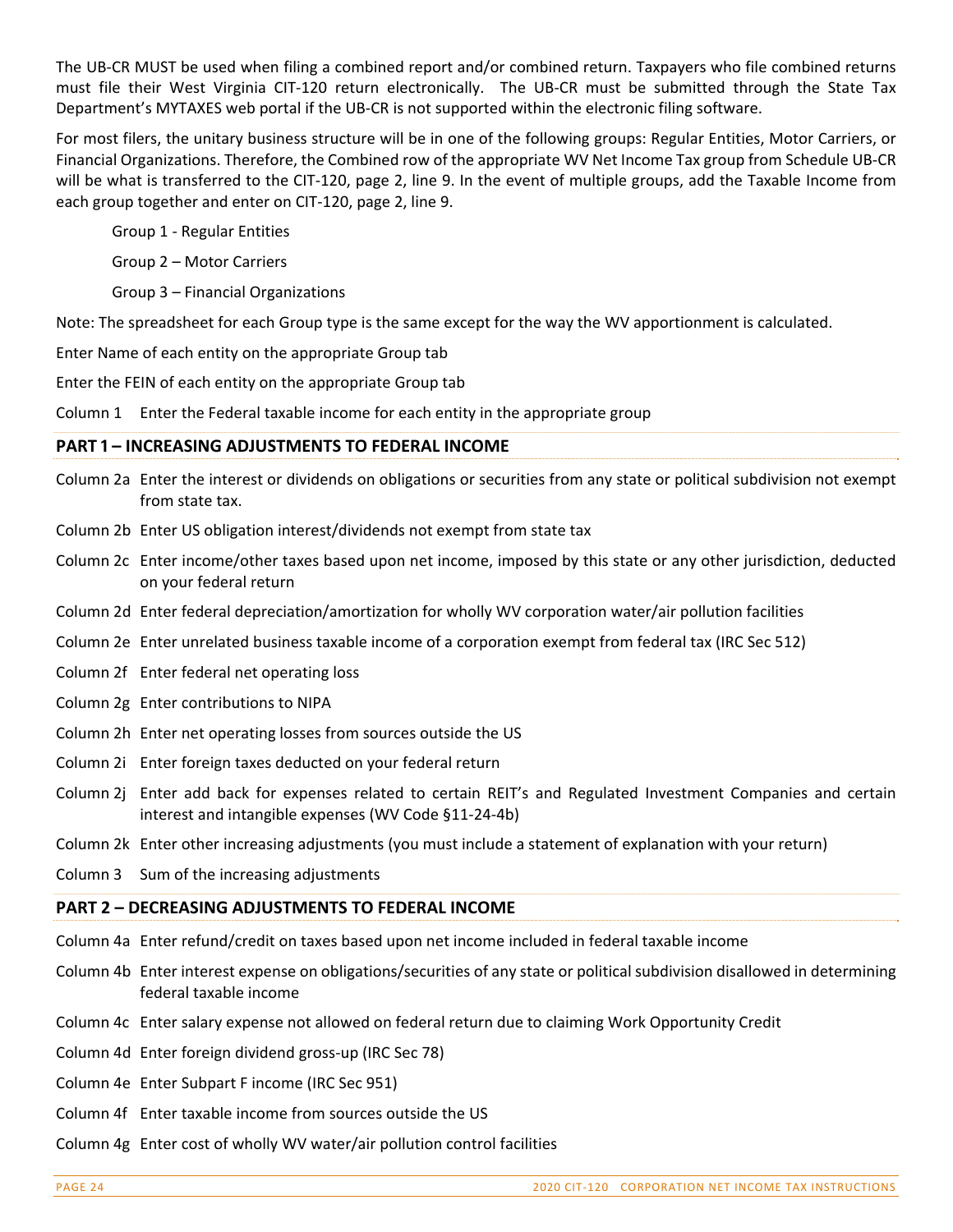- Column 4h Enter federal taxable income employer contributions to medical savings accounts withdrawn for nonmedical purposes
- Column 4i Qualified Opportunity Zone busines income
- Column 4j Enter allowance for obligations/investments
- Column 4k Enter other decreasing adjustments (you must include a state of explanation with your return)
- Column 5 Sum of the decreasing adjustments

#### **PART 3 – TAXABLE INCOME CALCULATION**

- Column 6 Adjusted taxable income of each entity
- Column 7 Total nonbusiness income from everywhere of each entity
- Column 8 Total non-unitary business income everywhere of each entity
- Column 9 Income subject to apportionment per entity
- Column 10 Group income subject to apportionment
- Column 11 WV apportionment factor per entity
- Column 12 WV apportioned income
- Column 13 Enter nonbusiness income allocated to WV
- Column 14 Enter total non‐unitary business income apportioned to WV
- Column 15 WV Taxable Income

#### **APPORTIONMENT FACTOR CALCULATIONS**

#### **GROUP 1 ‐ REGULAR ENTITIES:**

**WV Property** Enter the amount of WV property owned by each entity

**WV Payroll**  Enter the amount of WV payroll for each entity

**WV Sales** Enter the amount of WV sales for each entity

**WV Sales** Enter the amount of WV sales for each entity (will be the same as the previous entry)

**Everywhere Property** – Enter the amount of property owned by each entity in all locations (WV plus all others). This amount will be summed in the "Every all entities" row. That sum will be used as the denominator in the apportionment factor calculation.

**Everywhere Payroll** – Enter the amount of payroll by entity in all locations (WV plus all others). This amount will be summed in the "Everywhere all entities" row. That sum will be used as the denominator in the apportionment factor calculation.

**Everywhere Adjusted Sales** – Enter the amount of the Adjusted Sales by each entity in all locations (WV plus all others). This is the difference between sales everywhere less sales to purchasers in a state where you are not subject to tax. This amount will be summed in the "Everywhere all entities" row. That sum will be used as the denominator in the apportionment factor calculation.

**Everywhere Adjusted Sales** – Same as previous column

**Sales to purchasers in a state where you are not subject to tax –** Enter the amount of sales in a state where you are not subject to tax.

#### **GROUP 2 – MOTOR CARRIERS**

**WV Vehicle Mileage –** Enter the WV vehicle mileage for each entity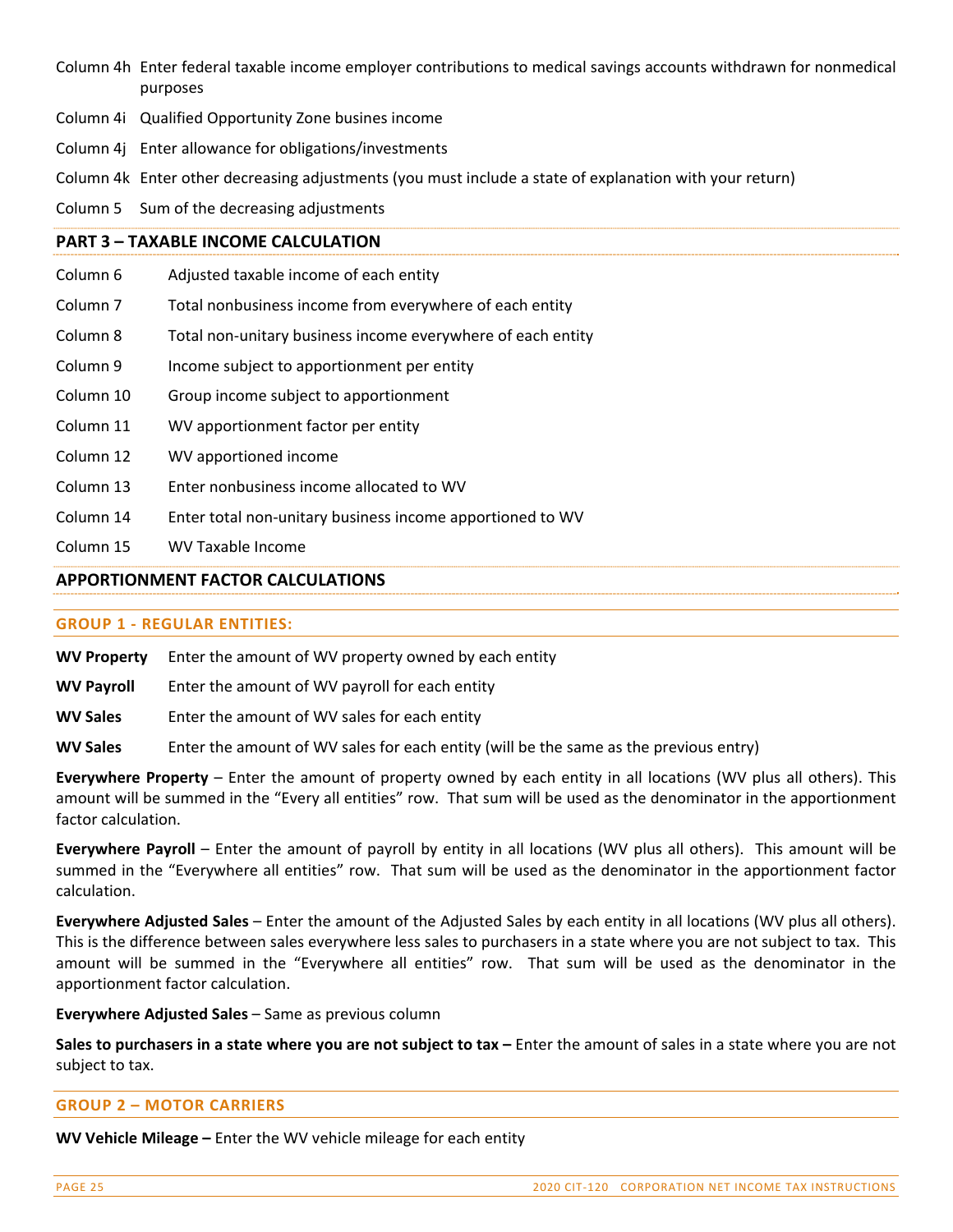**Everywhere Vehicle Mileage** – Enter the amount of vehicle mileage in all locations (WV and all others). This amount will be summed in the "Combined entities" row. That sum is the amount that will be used in the apportionment factor calculation.

#### **GROUP 3 – FINANCIAL ORGANIZATIONS**

**WV Gross Receipts –** Enter the WV gross receipts for each entity

**Every Gross Receipts** – Enter the amount of grossreceiptsin all locations(WV and all others). This amount will be summed in the "Combined entities" row. That sum is the amount that will be used in the apportionment factor calculation.

## **PART 4 – WV NOL SECTION** NOL1 NOL generated as the result of filing a consolidated return prior to 2009 NOL 2 NOL carryforward generated by the entity from an individual return or a combined report from 2009 to 2017

- NOL 3 NOL carryforward generated by the entity from an individual return or a combined report after 2017
- NOL 4 Total WV NOL available for use in the tax period per entity
- NOL 5 NOL generated by entity in this period
- NOL 6 NOL available for use in future periods by entity

Column 16 (NOL 7) WV Net Operating Loss used this tax period per entity

- Column 17 Subtotal (See NOL, pg 8)
- Column 18 REIT inclusion and other WV taxable income
- Column 19 WV net taxable income per entity
- Column 20 Tax rate in 2020 tax period (.065)
- Column 21 WV income tax before credits per entity

#### **PART ϧ – CREDITS SECTION**

- C1. a Economic Opportunity Tax Credit (§11‐13Q) Schedule WV/EOTC‐1 C1. b Manufacturing Investment Tax Credit (§11‐13S) Schedule WV/MITC‐1 C1. c Historic Rehabilitated Buildings Investment Credit (§11‐24‐23a) Schedule RBIC C1. d West Virginia Neighborhood Investment Program Credit (§11‐13J) Form WV/NIPA‐2 C1. e Environmental Agricultural Equipment Tax Credit (§11‐13k) Form WV/AG‐1 C1. f Electric, Gas, and Water Utilities Rate Reduction Credit (§11‐24‐11) Schedule L C1. g West Virginia Military Incentive Credit (§11‐24‐12) Schedule J C1. h Apprentice Training Tax Credit (§11‐13w) Schedule WV/ATTC‐1 C1. i Film Industry Tax Credit (§11‐13x) Schedule WVFIIA‐TCS C1. j Manufacturing Property Tax Adjustment Credit (§11‐13Y) Schedule WV/MPTAC‐1 C1. k Alternative Fuel Tax Credit (§11‐6d) Schedule AFTC‐1 C1. l Innovative Mine Safety Technology Tax Credit (§11‐13BB) Schedule IMSTTC‐1 C1.m Farm to Food Bank Tax Credit (§11‐13DD) C1.n Post Coal Mine Site Business Credit (§11‐28) Schedule PCM‐1 C1.0 Down Stream Natural Gas Manufacturing Investment Tax Credit (§11‐13GG) Schedule DNG‐1
- C2. Total credits claimed
- C3. Total credits available for use by each entity this period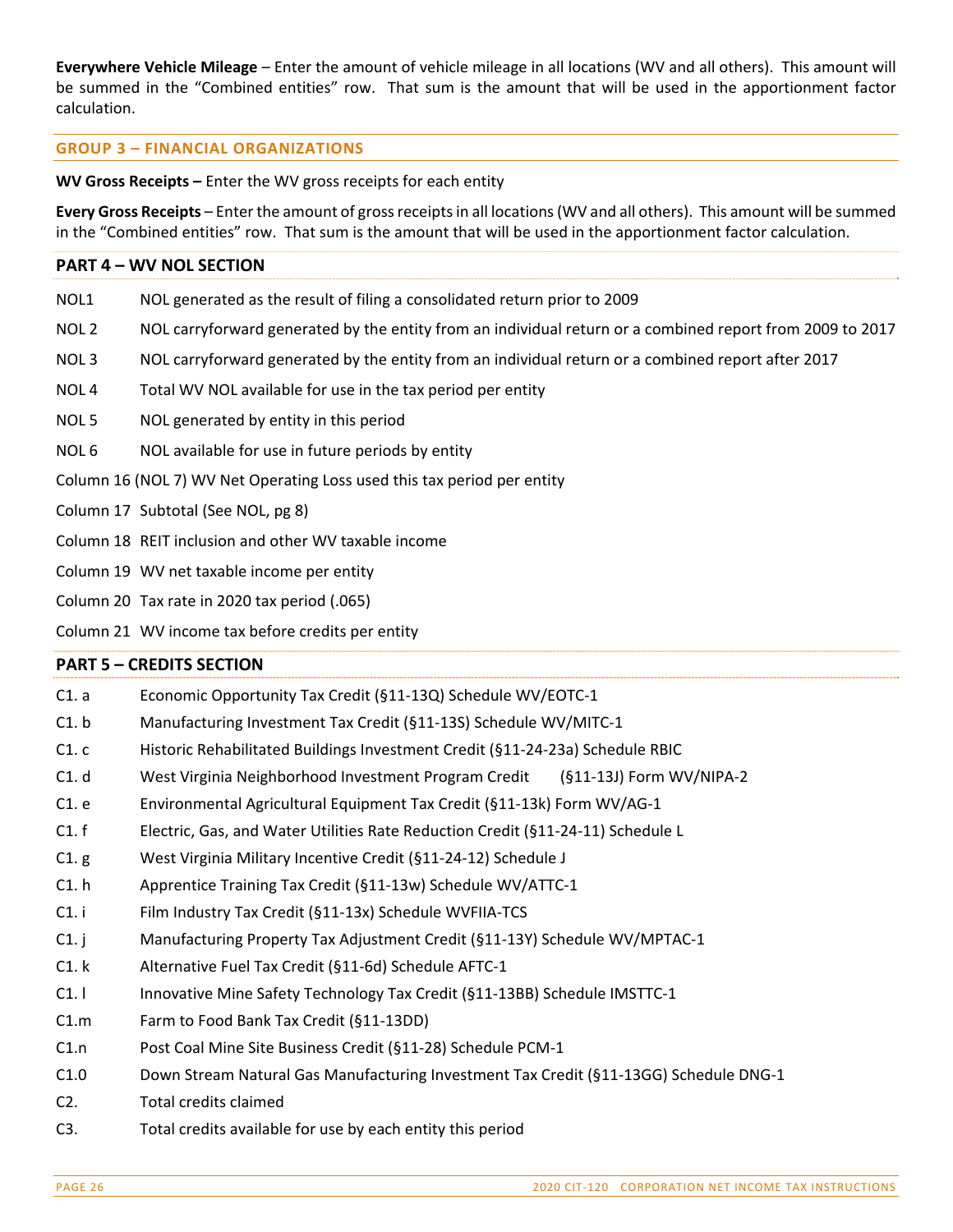#### **PART ϧ – WV NET INCOME**

C4 WV Net Income Tax per entity (enter the sum of the Combined Total row of this column for Regular Entities, plus the Combined Total row of this column for Motor Carriers plus the sum of the Combined Total row of this column for Financial Organizations on the CIT‐120, page 2, line 9).

#### **MULTISTATE CORPORATIONS – FOUR FACTOR FORMULA**

Part 1 To determine your West Virginia apportionment percentage, first determine the following factors for each member of the unitary groups:

**Property Factor.** Property includes all real and tangible personal property owned or rented and used during the taxable year to produce business income. Property used in connection with the items of nonbusiness income shall be excluded from the factor.

Property must be included in the property factor if it is actually used or is available for or capable of being used during the taxable year. Property held as reserves, standby facilities or reserve sources of materials must be included. Property or equipment under construction (except goods in process that can be inventoried) must be excluded until it is actually used to generate business income. Movable property, such as tools, construction equipment and trucks, used both within and without West Virginia, shall be included in the numerator of the fraction on the basis of total time within the state during the taxable year.

Property owned is valued at original cost. Property rented is valued at eight times the net annual rental rate. Leasehold improvements are considered property owned and are included at their original cost. Generally, original cost is the basis of the property for federal income tax purposes at the time of acquisition and adjusted by subsequent capital additions of improvements and partial dispositions by reason of sale, exchange, abandonment, etc. As a general rule, property is included in the factor by averaging its value at the beginning and ending of the taxable period. The Tax Commissioner may require or allow averaging by monthly values if such a method is required to properly reflect the average value of the taxpayer's property for the taxable year.

Divide column 1 by column 2 and enter result in column 3. State the result as a decimal and round to six (6) places after the decimal.

Neither the numerator nor the denominator of the gross receipts factor should include gross receipts from obligations and certain loans on which you claim the special allowance on Form CIT‐120, Schedule B‐1.

Divide column 1 by column 2 and enter in column 3. State the result as a decimal fraction and round to six places after the decimal.

**Payroll Factor.** The payroll factor shall include the amount of compensation paid to employees during the taxable year. The total amount paid is determined upon the basis of the taxpayer's accounting method for federal income tax purposes. If you have adopted the accrual method of accounting for federal purposes, all compensation shall be deemed to have been paid. Compensation may be included in the payroll factor by use of the cash basis only if you have permission from the Tax Commissioner for an alternate method of apportionment. Compensation means wages, salaries, commissions, and other forms of remuneration paid to employees for personal services. Payments made to an independent contractor or any other person not properly classified as an employee are excluded. Only amounts paid directly to employees are included in the payroll factor. Do not include compensation paid to employees engaged exclusively in an activity that generates nonbusiness income.

The denominator (column 2) of the payroll factor is the total compensation paid by the taxpayer during the taxable year, as shown on the federal income tax return filed with the Internal Revenue Service and as reflected in the schedule of wages and salaries and that portion of the cost of goods sold which reflect compensation.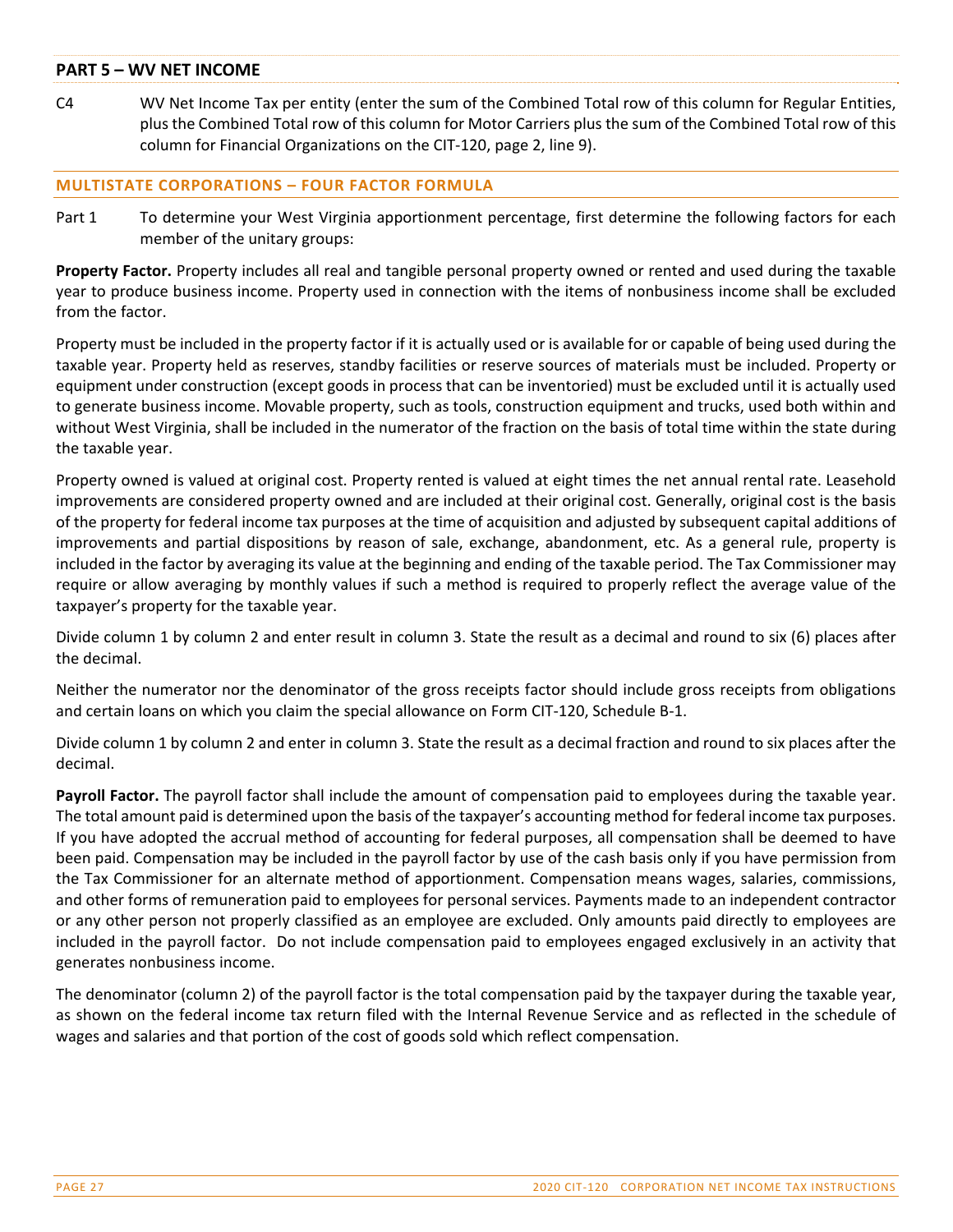The numerator (column 1) of the payroll factor is the total amount paid in this state during the taxable year by the taxpayer for compensation. Compensation is paid in this state if any of the following tests, applied consecutively, are met:

- a. The employee's service is performed entirely within this state.
- b. The employee's service is performed both within and without this state, but the service performed without this state is "incidental" to the employee's service within this state (the word incidental means any service which is temporary or transitory in nature or which is rendered in connection with an isolated transaction).
- c. If the employee's services are performed both within and without this state, the employee's compensation will be attributed to this state:
	- 1. if the employee's base of operations is in this state;
	- 2. if there is no base of operations in any state in which part of the service is performed, but the place from which the service is directed or controlled is in this state; or
	- 3. if the base of operations or the place from which the service is directed or controlled is not in any state in which some part of the service is performed, but the employee's residence is in this state.

Base of operation is the place from which the employee starts their work and to which they customarily return in order to receive instructions or communications from customers or others, or to replenish stock or other materials, repair equipment, or perform any other functions necessary to the exercise of their trade or profession at some other point or points.

Determine the payroll factor by entering the appropriate amounts on line 2. Enter West Virginia payroll in column 1 and payroll everywhere in column 2.

Divide column 1 by column 2 and enter the result in column 3. Round to six (6) places after the decimal.

**Sales factor.** The term "sales" means all gross receipts of the taxpayer that are business income. The sales factor includes all gross receipts derived from transactions and activity in the regular course of your trade or business, less returns, and allowances. Do not include interest or dividends from obligations of the United

States government, which are exempt from taxation in West Virginia, or gross receipts from an activity that produced nonbusiness income.

**The denominator** (column 2) of the sales factor includes all gross receipts derived from transactions and activity in the regular course of your trade or businessthat wasreflected in your grossincome reported and as appearing on your federal income tax return unless otherwise excluded. Sales of tangible personal property delivered or shipped to a purchaser within a state in which you are not taxed (e.g., under Public Law 86‐272) are to be excluded from the denominator.

**The numerator** (column 1) of the sales factor includes all gross receipts attributable to West Virginia and derived from transactions and activity in the regular course of your trade or business. All interest income, service charges or time‐price differential charges incidental to such gross receipts must be included regardless of the place where the accounting records are maintained or the location of the contract or other evidence of indebtedness.

**Sales of tangible personal property.** Gross receipts from sales of tangible personal property are in West Virginia (1) if the property is received in West Virginia by the purchaser (except sales to the United States government) regardless of the F.O.B. point or other conditions of sales; or (2) if the property is shipped from an office, store, warehouse, factory, or other place of storage in West Virginia and the purchaser is the United States government. Sales within West Virginia are generally determined on a destination basis. If the purchaser picks up or otherwise receives the property in West Virginia, the sale is treated as taking place in this state. If the property is delivered by common carrier or other means of transportation, the place at which the property is received after all transportation is completed isthe place where the sale took place. Direct delivery in West Virginia, other than for purposes of transportation, to a person or firm designated by a purchaser, constitutes delivery to the purchaser in West Virginia regardless of where the title passes or other conditions of sale. Direct delivery outside West Virginia, to a person or firm designated by a purchaser, does not constitute delivery to a person in this state.

**Other sales.** Gross receipts from transactions other than sales of tangible personal property are attributable to West Virginia if (1) the income producing activity which gives rise to the receipts is performed entirely in West Virginia; (2) the income producing activity is performed both in and outside West Virginia and a greater portion of the income producing activity is performed in this state than in any other state, based on cost of performance; or (3) if the sale constitutes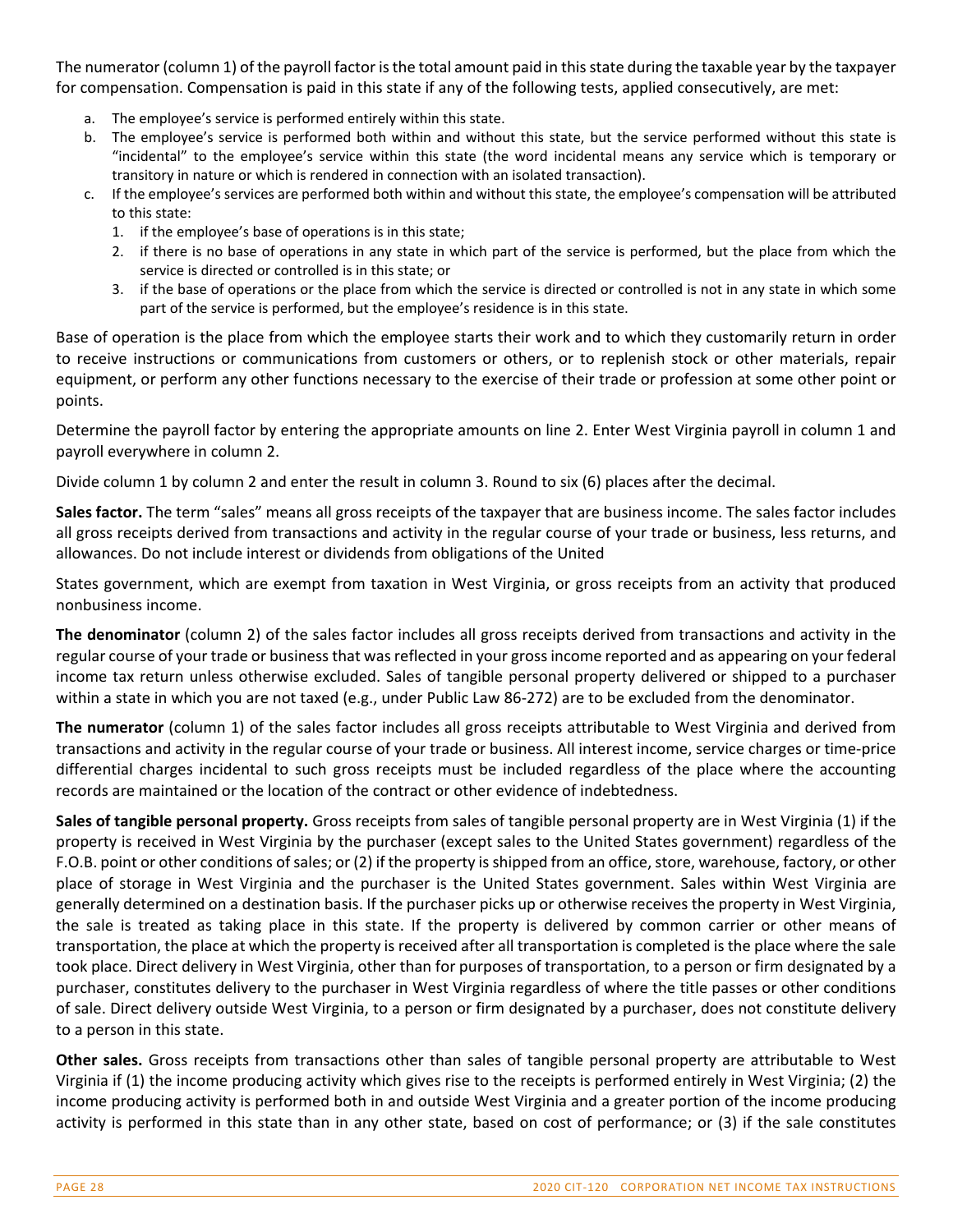business income to the taxpayer, or the taxpayer is a financial organization subject to the special apportionment rules. Refer to West Virginia Code §11-24-7 for a discussion of income producing activity and cost of performance.

Gross receipts from the sale, lease, rental, or licensing of real property are in West Virginia if the real property is located in this state. Gross receipts from the rental, lease or licensing of tangible personal property are in West Virginia if the property is located in this state. If such property is both within and without West Virginia during the rental, lease or licensing period, gross receipts attributable to West Virginia shall be determined based upon the total time within the state during the taxable year. Gross receipts for the performance of personal services are in West Virginia if such services are performed in this state.

Determine the sales factor by entering the appropriate amount on line 3. Enter West Virginia sales in column 1 and sales everywhere in column 2.

**Column 2. Total Sales.** This amount when added to the total gross nonbusiness income, must equal the sum of your items of gross income as reported on your federal income tax return. Any differences must be noted and explained in an attachment to your return.

Enter the total gross receipts from sales of tangible personal property delivered or shipped to a purchaser within a state in which you are not taxed (e.g., Public Law 86‐272). This is the throw out rule per WV Code §11‐24‐7(e)(11)(B) and §11‐  $23-5(l)(2)$ .

In column 1, enter the amount from line 3. In Column 2, subtract line 4 from line 3 and enter the difference. Divide column 1, line 5 by column 2, line 5 and enter the result in column 3, line 5. State the result as a decimal and round to six (6) places after the decimal.

Enter line 5 again.

Add column 3, lines 1, 2, 5, and 6 and enter the sum in column 3.

Divide the six (6) digit decimal from column 3, line 7 by the number 4, reduced by the number of factors, if any, showing zero in column 2, lines 1, 2, 5, or 6. Enter the six (6) digit decimal fraction.

#### **MOTOR CARRIERS – SPECIAL SINGLE FACTOR FORMULA**

#### PART 2 – VEHICLE MILES.

Motor carriers of property or passengers are subject to special apportionment rules. Motor carriers must apportion their business income by using a single factor formula of vehicle miles.

A motor carrier is any person engaged in the transportation of passengers and/or property for compensation by a motor propelled vehicle over roadsin West Virginia, whether on a scheduled route or otherwise. The term "vehicle miles" means the operations of a motor carrier over one mile.

The special apportionment formula for motor carriers does NOT apply if:

- A. The motor carrier neither owns nor rents any real or tangible personal property located in West Virginia, has made no pickups or deliveries within West Virginia, and has traveled less than 50,000 miles in West Virginia during the taxable year; or
- B. The motor carrier neither owns nor rents any tangible personal property located in West Virginia except vehicles and made no more than 12 trips into or through West Virginia during the taxable year.

Under either (A) or (B), the mileage traveled in West Virginia may not be more than five percent (.05) of the total vehicle miles traveled in all states during the taxable year.

Determine the apportionment factor by entering the appropriate vehicle miles for West Virginia in column 1, and vehicle miles everywhere in column 2.

Divide column 1 by column 2 and enter the result in column 3. State the result as a decimal fraction and round to six (6) places after the decimal. Enter the six (6) digit decimal fraction from column 3 on CIT‐120, Schedule 2, line 7.